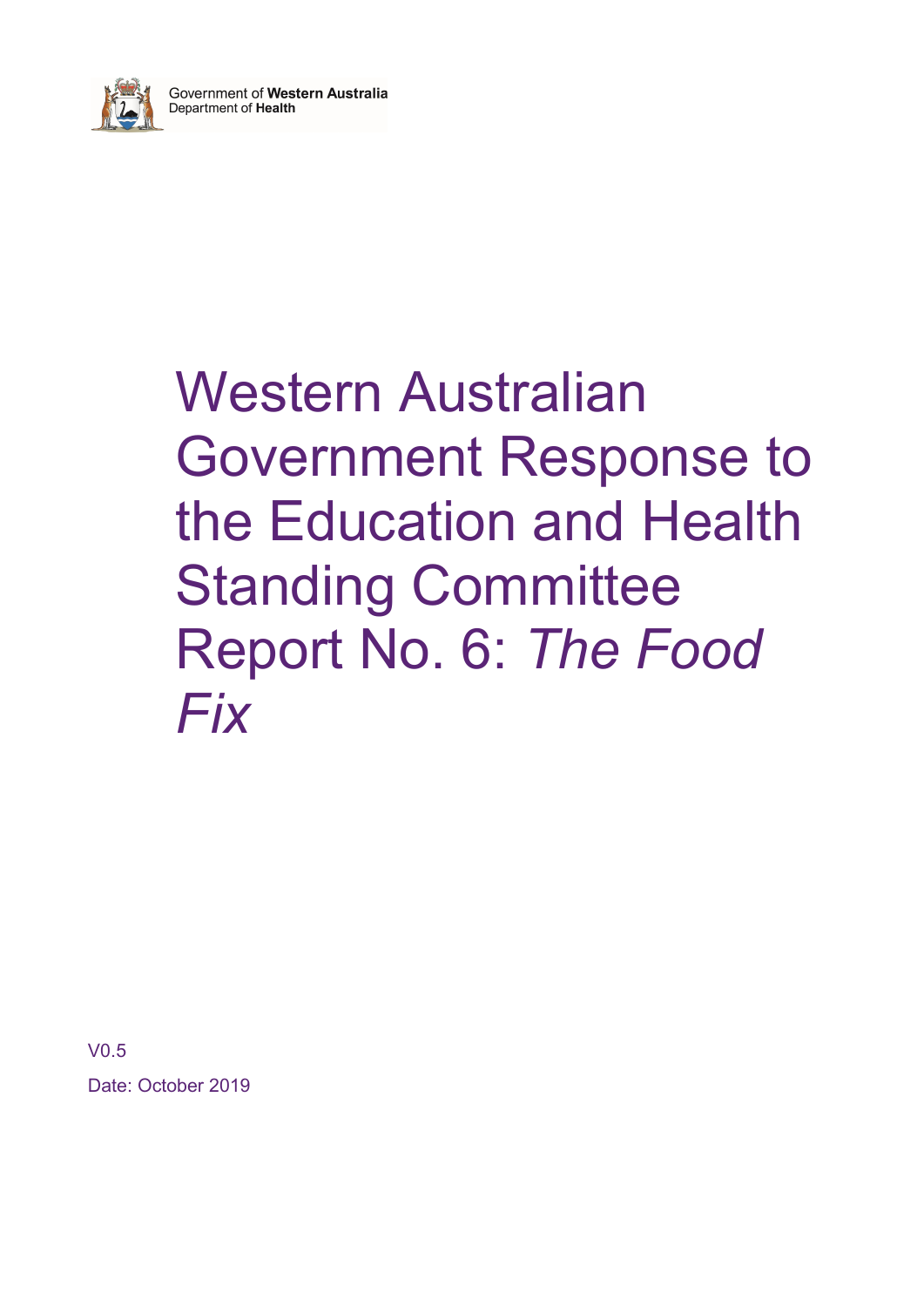# **Contents**

| $\mathbf 1$ . | Introduction                                                                | 2              |
|---------------|-----------------------------------------------------------------------------|----------------|
| 2.            | <b>Current Policy Environment</b>                                           | $\overline{4}$ |
| 3.            | <b>Recommendation Summary</b>                                               | 5              |
|               | 3.1 Providing Health Protection for the Community                           | 6              |
|               | 3.2 Supporting Effective Management                                         | 8              |
|               | 3.3 Investing in Data Collection to Inform and Drive High Value Health Care | 10             |
|               | 3.4 Workforce Capability and Capacity                                       | 11             |
| 4.            | <b>Next Steps</b>                                                           | 13             |
| 5.            | Appendices                                                                  | 14             |
|               | Appendix 1: Summary of Recommendation responses                             | 14             |
|               | Appendix 2: Definition of Recommendation Responses                          | 18             |
|               | Appendix 3: Summary of Recommendations in Each Theme Category               | 19             |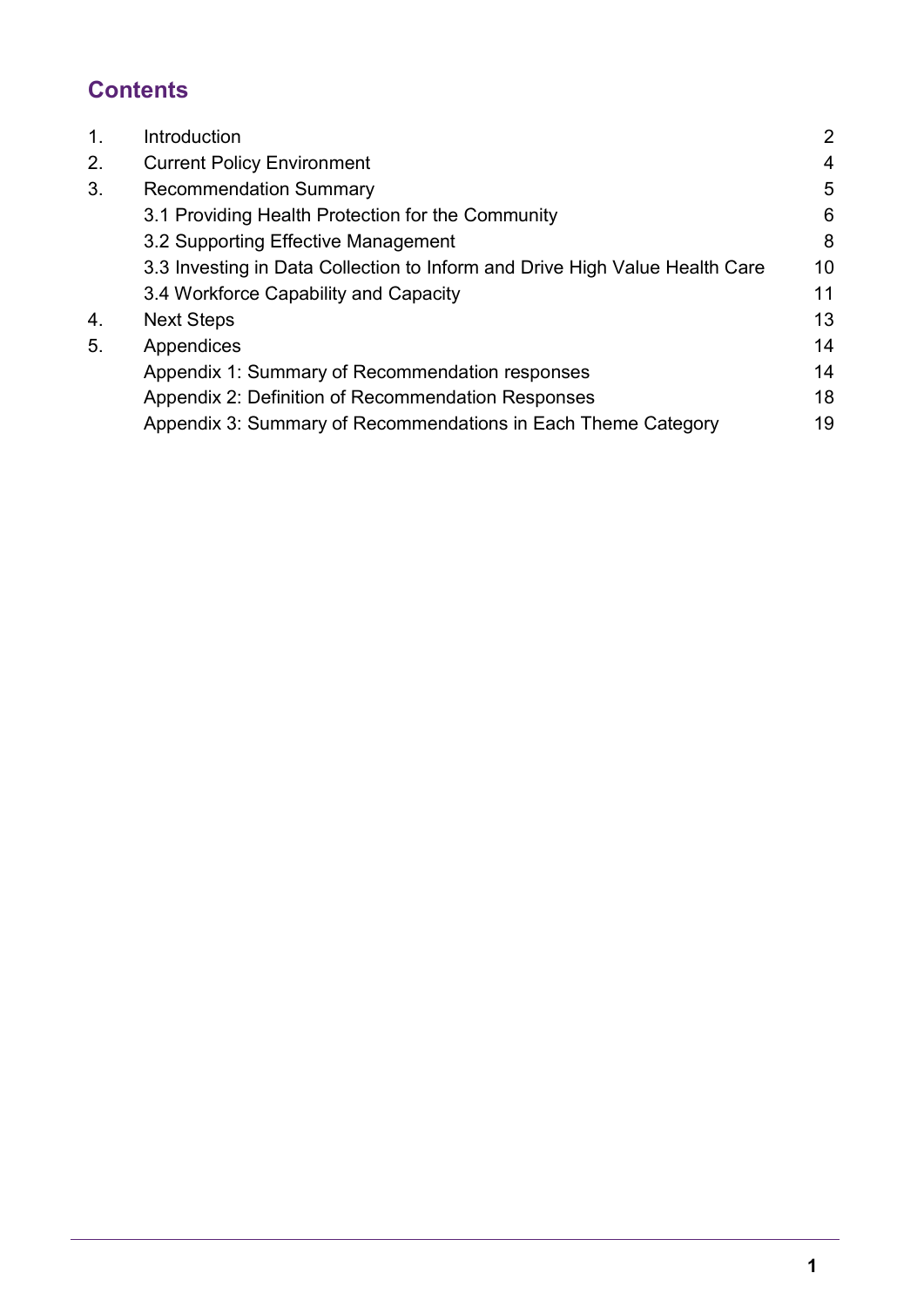# 1. Introduction

## Purpose

This report provides a summary of the Western Australian (WA) Government's response to the Education and Health Standing Committee Report No. 6: The Food Fix as led by the WA Department of Health.

## **Context**

The Education and Health Standing Committee (EHSC or 'the Committee') announced an inquiry into type 2 diabetes on 23 August 2018. The inquiry, which included 11 hearings, 15 briefings and 36 submissions, collectively resulting in information gathered from 53 different individuals, was concluded on 04 February 2019. The Committee heard from interested parties in WA, and visited the Commonwealth Scientific and Industrial Research Organisation (CSIRO) in Adelaide as well as the Leicester Diabetes Centre in the United Kingdom, which has been recognised as a Centre of Education and Excellence in Diabetes Care, to hear from expert witnesses on the prevention and management of type 2 diabetes. Collectively, these consultations formed the basis of the evidence that was gathered for The Food Fix Report.

The EHSC inquiry into type 2 diabetes considered whether dietary interventions to encourage weight loss would be a feasible approach for the management of type 2 diabetes, as well as investigating how best to encourage healthy eating habits to help prevent future cases of type 2 diabetes.

The EHSC's Food Fix Report on the role of diet in type 2 diabetes prevention and management was presented to the Legislative Assembly by Ms J.M Freeman, MLA on 11 April 2019. The Food Fix Report (hereafter the Report) outlined 39 findings and made 36 recommendations in relation to type 2 diabetes prevention and management.

The Report indicated that failure to consider type 2 diabetes as a priority within the health system will lead to higher future health costs as prevalence grows and complications requiring hospital treatment increase, and suggested that the State Government must properly consider the cost benefits of implementing a suite of prevention and management strategies surrounding food (hence "food fix") such as dietary interventions, bariatric surgery, group self-management programs and regulatory measures.

The Department of Health (DoH) has worked collaboratively with the following Departments in relation to certain Recommendations:

- Department of Primary Industry and Regional Development... Recommendation 6
- Department of Communities .................................................... Recommendation 7
- Department of Planning, Lands and Heritage...........................Recommendation 12
- Department of Local Government, Sport and Cultural Industries .................................................. Recommendations 15,16
- Department of Treasury ........................................................... Recommendation 31

Following advice from the Department of Premier and Cabinet, the Department of Health consulted with the Department of Planning, Lands and Heritage in relation to Recommendation 12 as they administer the Planning and Development Act 2005, as well as the Department of Local Government, Sport and Cultural Industries to seek their advice regarding Recommendations 15 and 16, taking into account the Objectives and Principles of the State and Local Government Partnership Agreement.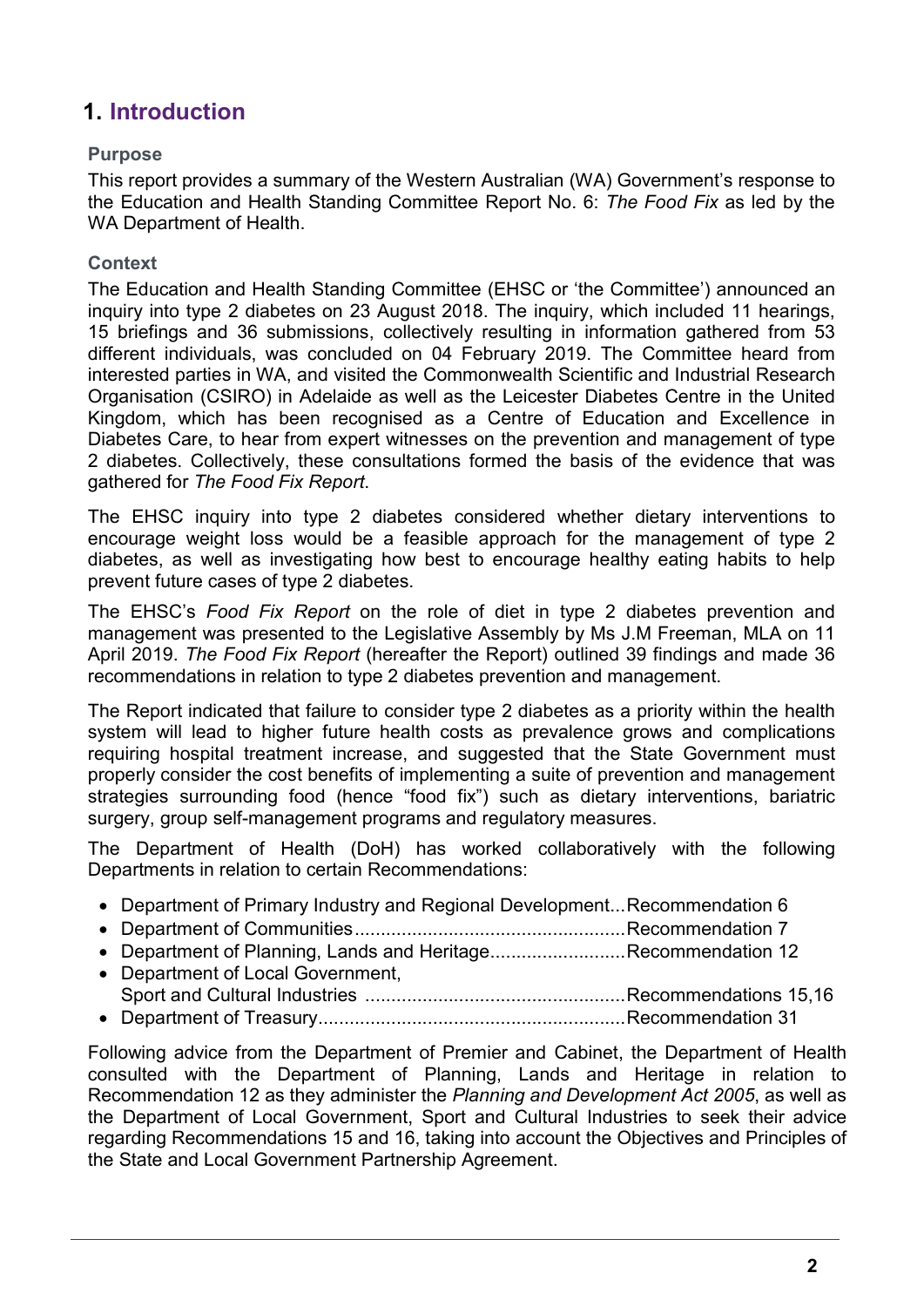## Background – The Spectrum of Type 2 Diabetes Prevention and Management

Type 2 diabetes may be prevented with primary prevention approaches ranging from initiatives which help individuals and communities at a population level to increase control over the determinants of their health. These can include but are not limited to health education, social marketing approaches used to promote health, policy and structural changes such as taxation, legislation and regulation that call for health promoting environments and address food access and availability. At an individual level primary prevention includes provision of a range and variety of evidence based lifestyle interventions which empower and support the individuals at high risk of diabetes to reduce their risk and prevent progression from pre-diabetes to type 2 diabetes. These behavioural interventions focus on empowering the individual to problem solve and goal set to achieve changes to diet, physical activity and emotional health and wellbeing. Evidence suggests that behavioural interventions can reduce the risk of developing diabetes by nearly 60% over a three-year period.

Secondary prevention aims at early diagnosis of type 2 diabetes and halting the development of diabetes related complications through lifestyle changes, self-monitoring of blood glucose levels and medication. Similar to primary prevention above, the best practice in secondary prevention currently is person centred, team based care. All people with type 2 diabetes should have access to evidence based structured diabetes selfmanagement education and support programs which aim to empower and support the individuals who have type 2 diabetes to manage their condition to prevent the progression of the condition and the development of complications. This support should be offered at diagnosis and at critical junctions such as life transitions and changes in therapy.

Tertiary prevention aims at halting the progress of damage already done. The cost of tertiary prevention is borne by tertiary and secondary hospitals in WA.

Diabetes is ranked in the top 10 leading causes of death in Australia and type 2 diabetes is estimated to cost 10% of Western Australia's health budget: amounting to one billion dollars per year. The significant cost to the health system is due to the complications of poorly managed diabetes which include cardiovascular disease, kidney failure and subsequent dialysis, blindness, nerve damage and limb amputation. Often, people are unaware that they have type 2 diabetes and do not seek help until complications start to develop, which may be years after the onset of the condition.

It is estimated that the direct annual health related expenditure for an individual with normal glucose tolerance and no disease state is \$1898 per person, however for those individuals with known diabetes the direct annual health related expenditure rises to \$4390 per person. Costs were substantially higher for people with both diabetes and vascular complications. It is estimated that behavioural interventions related to type 2 diabetes have an estimated lifetime healthcare cost saving of around \$1087 per person per year.

As the majority of both primary and secondary prevention focus on lifestyle and behaviour changes, particularly in relation to diet, the Report is timely. While health care professionals share a consensus that changing eating habits and other lifestyle measures should be used as the first step in managing type 2 diabetes, the Report highlights that they are divided on which dietary recommendations should be given. The Report succinctly outlines the confusion and inconsistency amongst health professionals as to which diet should be recommended to those at risk of type 2 diabetes or who have developed type 2 diabetes. The Report also calls into question the public health environment and food availability that might contribute to the development of type 2 diabetes, as well as current practice regarding the management pathway for type 2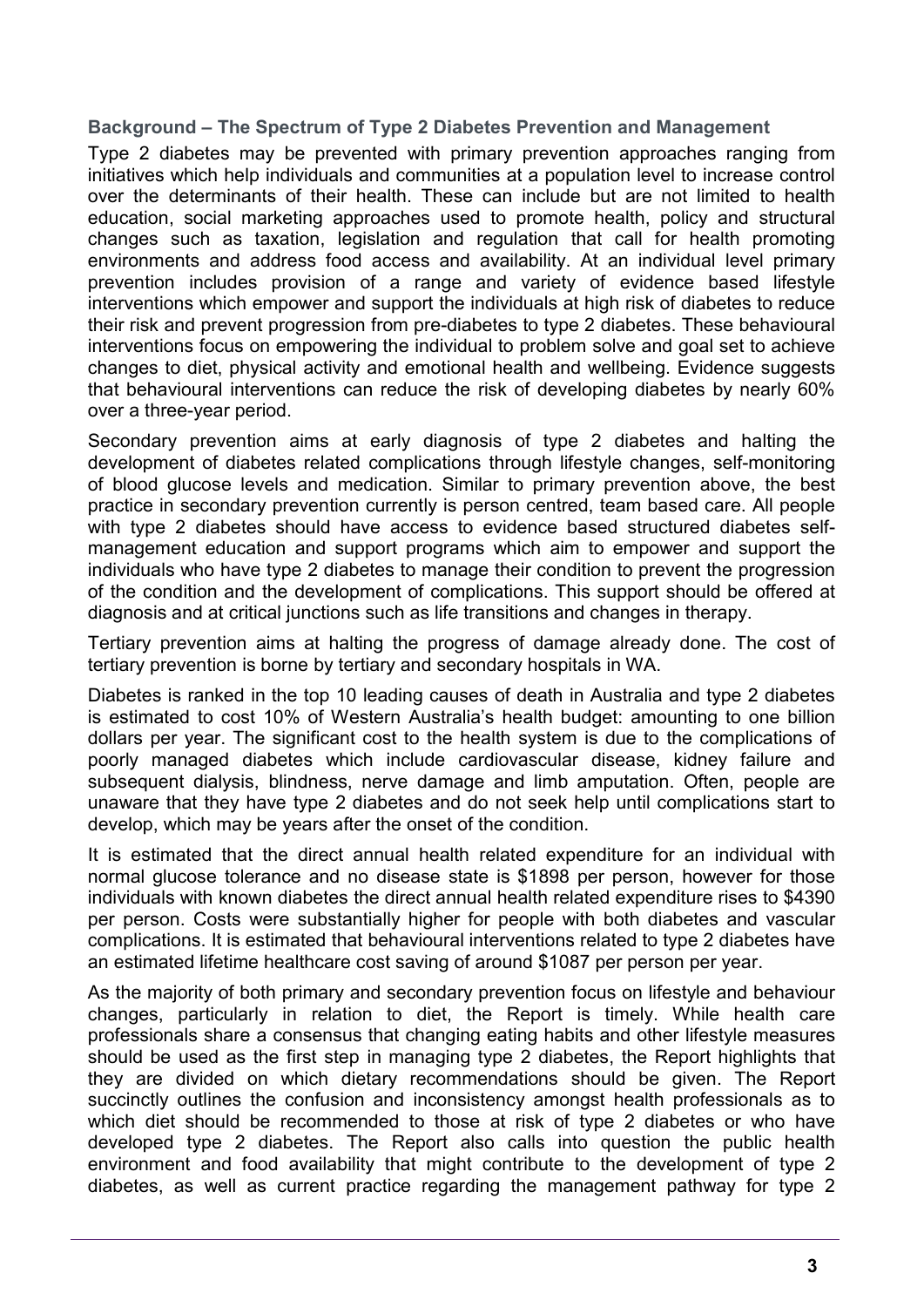diabetes, including availability of services and content and quality of self-management programs.

## 2. Current Policy Environment

Action is currently occurring at state and national levels to reduce the prevalence and impact of diabetes in all its forms. This work covers the entire spectrum of diabetes care from the well population through to those at-risk of and diagnosed with diabetes. The Food Fix Report can be aligned to sections of the Australian National Diabetes Strategy 2016- 2020 (hereafter, the Strategy) and the supporting implementation plan. All States and Territories have a requirement to report on their progress in implementing the recommendations from the Strategy.

Other strategic work that focuses on obesity and chronic conditions also has an impact on diabetes in WA. There are synergies in approaches to prevention and management of health behaviors and reduction of risk factors that are common to other chronic conditions. In addition, strategies such as the Sustainable Health Review Final Report recommend improvements to the health system and environment that will positively impact the health outcomes for people with diabetes.

It is important to note that the Food Fix Report recommendations only cover a single component of type 2 diabetes prevention and management i.e. food and diet related factors. Creating sustainable changes to the health outcomes of Western Australians will require a holistic approach to diabetes prevention and management that addresses other contributing factors, including medications and social determinants of health. As such, action related to the Food Fix Report should be viewed in line with the existing strategic work.

The relevant existing strategic documents in the context of type 2 diabetes are as follows:

- Australian National Diabetes Strategy 2016-2020 and the supporting implementation plan
- WA Diabetes Model of Care
- WA Framework for Action on Diabetes and Diabetes Service Standards 2014
- National Strategic Framework for Chronic Conditions
- WA Women's Health and Wellbeing Policy
- WA Men's Health and Wellbeing Policy
- WA Sustainable Health Review
- State Public Health Plan for WA 2019-2024
- WA Aboriginal Health and Wellbeing Framework 2015-2030
- WA Health Promotion Strategic Framework 2017-2021
- WA Public Health Plans developed by Local Government Agencies

The Diabetes and Endocrine Health Network (DEHN) in the WA Department of Health aims to improve health outcomes for people with diabetes and endocrine conditions by enabling consumers, cares, health professionals, hospitals, health services and the WA Department of Health to engage and collaborate effectively to facilitate health policy and increased coordination of care across the State.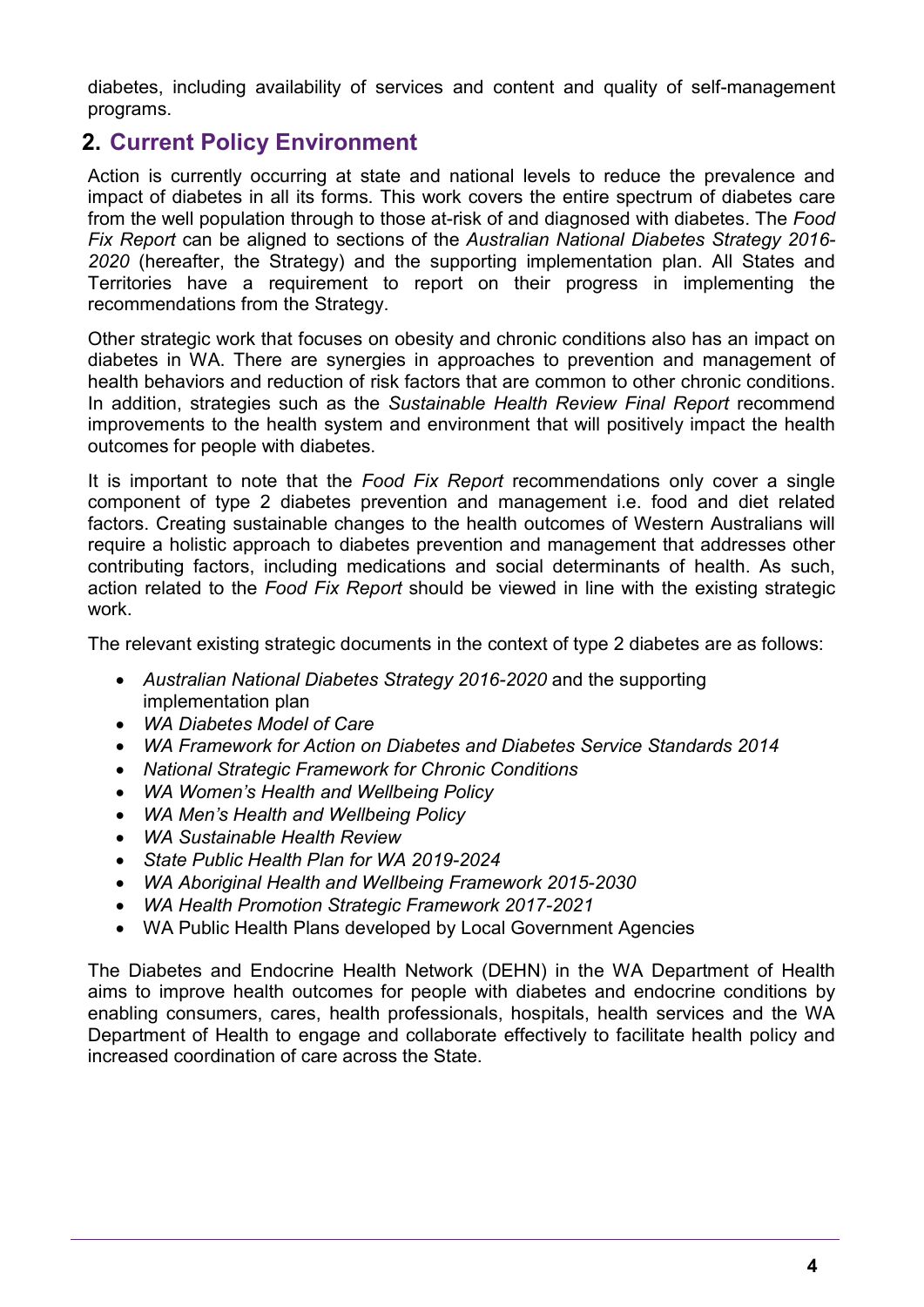## 3. Recommendation Summary

In drafting and determining the whole of Government response and to the EHSC Recommendations in the Food Fix Report, the DoH has consulted and worked collaboratively with other Government Departments (as outlined in Section 1: Introduction) in relation to Recommendations 6, 7, 12, 15, 16 and 31. Consultation was also undertaken with the relevant Health Services and Divisions with the DoH as well as subject matter experts in type 2 diabetes.

The EHSC Recommendations extend across the spectrum of type 2 diabetes prevention and management. Analysis of the Recommendations lead to a process of theming in order to determine synergies, as a number of them intersect and overlap, to ensure the response to each Recommendation was considered in context of other like Recommendations. The themes were developed with consideration to alignment with National and State strategic diabetes agendas to ensure the responses build on and align to current and future work. The four overarching themes to which Recommendations have been categorised are:

- 1. Providing health protection for the community (Recommendations 6, 7, 9-13, 25-27)
- 2. Supporting effective management (Recommendations 2,3,5,8,22-24,32-35)
- 3. Investing in data collection to inform and drive high value health care (Recommendations 1,15-17,20,30,31,36)
- 4. Workforce capability and capacity (Recommendations 4,14,18,19,21,28,29)

In order to understand the context of the Recommendations within the current policy environment (as outlined in Section 2: Current Policy Environment), their alignment to the full list of existing strategic documents is presented in Table 1.

#### Table 1. Strategic alignment of the Food Fix Report recommendations themes to existing State and National strategic work in diabetes, obesity, chronic conditions, and health system improvement

| <b>Existing Strategic Documents</b>                                                       |   | <b>Food Fix Report</b><br><b>Recommendation</b><br>Themes* |   |   |  |
|-------------------------------------------------------------------------------------------|---|------------------------------------------------------------|---|---|--|
|                                                                                           |   | 2                                                          | 3 | 4 |  |
| <b>Diabetes focussed</b>                                                                  |   |                                                            |   |   |  |
| Australian National Diabetes Strategy 2016-2020 and the supporting<br>implementation plan | X | X                                                          | X | X |  |
| <b>WA Diabetes Model of Care</b>                                                          |   |                                                            | X | X |  |
| WA Framework for Action on Diabetes and Diabetes Service Standards 2014                   | X | X                                                          | X | X |  |
| Obesity and chronic condition related                                                     |   |                                                            |   |   |  |
| <b>National Strategic Framework for Chronic Conditions</b>                                | X | X                                                          |   |   |  |
| WA Women's Health and Wellbeing Policy                                                    |   | X                                                          |   | X |  |
| WA Men's Health and Wellbeing Policy                                                      |   | X                                                          |   | X |  |
| Health system improvement related                                                         |   |                                                            |   |   |  |
| <b>WA Sustainable Health Review</b>                                                       | X | X                                                          | X | X |  |
| State Public Health Plan for WA 2019-2024                                                 |   |                                                            |   | X |  |
| WA Aboriginal Health and Wellbeing Framework 2015-2030                                    |   | X                                                          |   | X |  |
| WA Health Promotion Strategic Framework 2017-2021                                         | X |                                                            |   |   |  |
| WA Public Health Plans developed by Local Government Agencies**                           | X |                                                            |   |   |  |

\* Themes: 1) Providing health protection for the community; 2) Supporting effective management, 3) Invest in data collection to inform and drive high value health care, 4) Workforce capability and capacity.

\*\* Definitive analysis for local Public Health Plans cannot be made as the alignment will change depending on the plans developed by individual Local Government Authorities. As such, alignment has been determined based on the purpose of Public Health Plans as detailed in the Public Health Planning Guide for Local Government.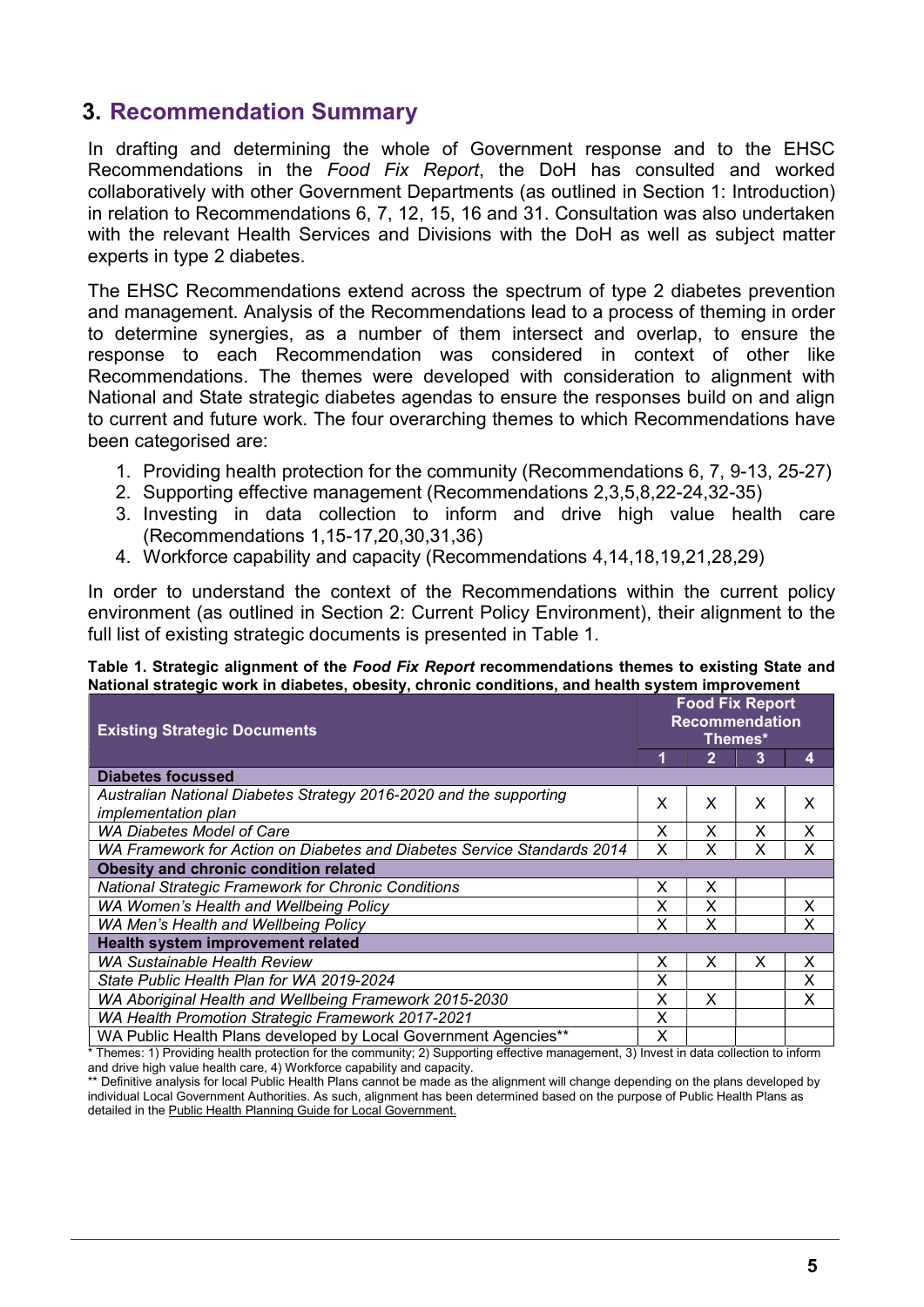## Summary of Responses to EHSC Recommendations

An overview of the responses to the EHSC Recommendations has been provided in Table 2 for each themed group, outlining the general position of the DoH and where applicable other Government Departments. See Appendix 1 for a summary of all Recommendation responses. Appendix 2 provides the definitions of the Recommendation responses.

| <b>Recommendation themes</b>                                               | <b>Supported</b> | Supported,<br>noting<br>dependencies | <b>Requires</b><br>further review | <b>Not</b><br>supported |
|----------------------------------------------------------------------------|------------------|--------------------------------------|-----------------------------------|-------------------------|
| Providing health protection for the<br>community                           |                  |                                      |                                   |                         |
| Supporting effective management                                            |                  |                                      |                                   |                         |
| Investing in data collection to inform and<br>drive high value health care |                  |                                      |                                   |                         |
| Workforce capability and capacity                                          |                  |                                      |                                   |                         |
| <b>Total</b>                                                               |                  | 14                                   |                                   |                         |

## Table 2. Summary of responses to the EHSC The Food Fix Report Recommendations

## 3.1 Providing Health Protection for the Community

## **Overview**

Recommendations 6, 7, 9, 10, 11, 12, 13, 25, 26 and 27 relate to providing health protection for the community. These Recommendations cover health promotion and prevention of type 2 diabetes, targeting the continuum of the population from those who are well to those who have complex and unmanaged disease.

Recommendation 6 was directed to the Department of Primary Industry and Regional Development, Recommendation 7 was directed to the Department of Communities and Recommendation 12 was directed to the Department of Planning, Lands and Heritage. DoH has consulted these Departments and when asked, worked collaboratively in relation to the responses to these recommendations. An overview of the WA Government's responses to these Recommendations is described in Table 3.

Table 3. Summary of Recommendation responses themed to 'Providing health protection for the community'

| <b>Recommendation themes</b>                     | Total | <b>Supported</b> | Supported,<br>notina<br>dependencies | <b>Requires</b><br>further<br>review | <b>Not</b><br>supported |
|--------------------------------------------------|-------|------------------|--------------------------------------|--------------------------------------|-------------------------|
| Providing health protection for the<br>community | 10    |                  |                                      |                                      |                         |

Recommendation response summary

The WA Government supports Recommendations 7, 13 and 27.

Recommendations 9, 10, 11, 25, 26 are supported noting that there are a range of dependencies including inter-governmental collaboration, potential resource and funding implications that must be considered in the context of implementation. Recommendation 6 requires further review before a considered response can be given by the WA Government.

The WA Government did not support Recommendation 12 as it relates to the amendment of the Planning and Development Act 2005 to enable health and wellbeing to be a relevant consideration in fast food restaurant planning applications. The inclusion of health and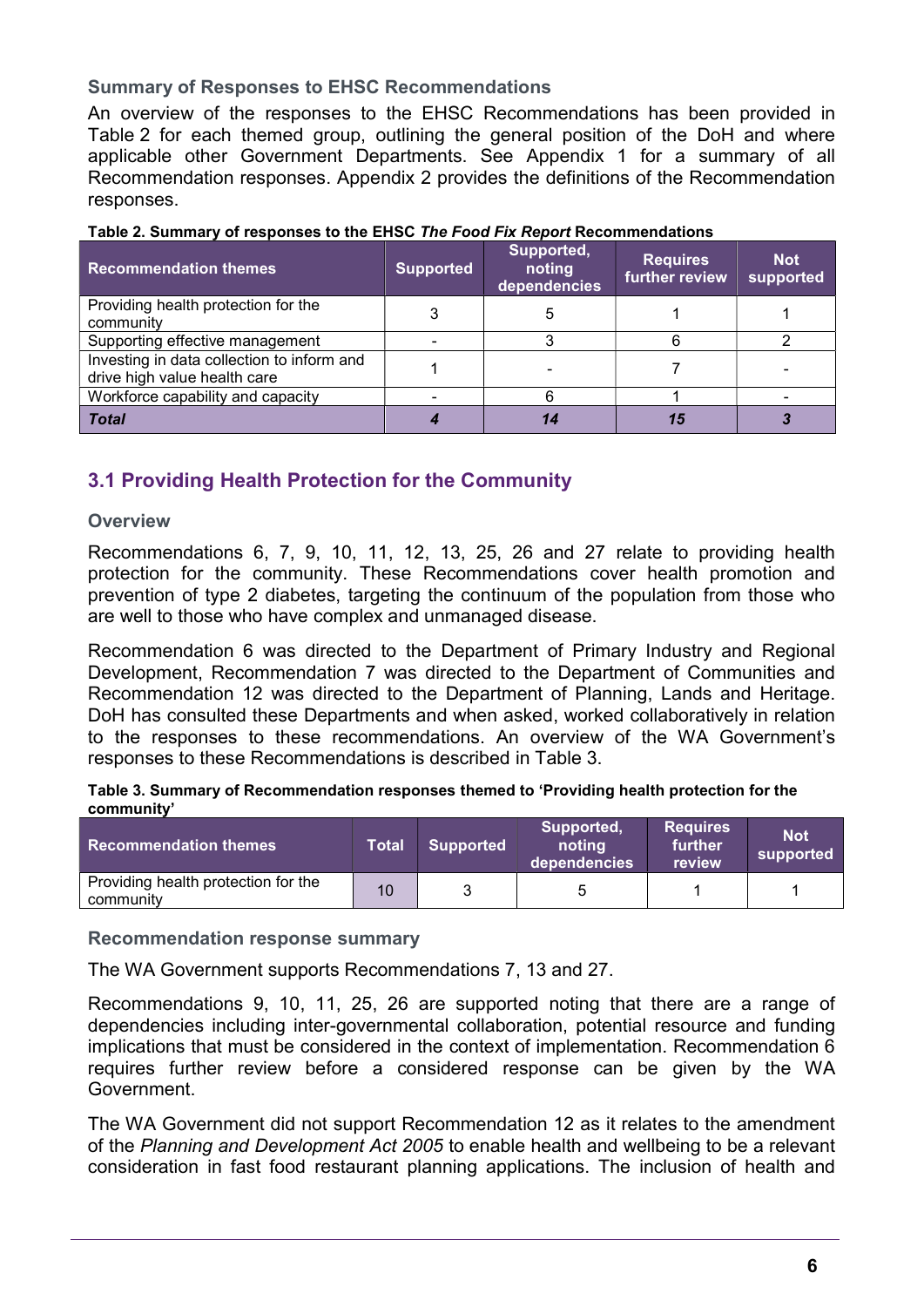wellbeing in the Act would be problematic in terms of planning assessment and decision making as it will result in planners being required to assess and make recommendations on matters that are within the professional expertise of environmental health officers and other professionals operating under different legislation. Planning is concerned with development and land use and how this is arranged or organised with specific considerations being dealt with under existing specialised processes (e.g. legislation relating to public health and environment). Bringing the very specific considerations that would be necessary to assess health and wellbeing into planning functions adds complexity and red tape and may reach beyond the scope/intent of planning powers with no tangible benefit.

## Summary of work in progress

At present WA Government Departments are undertaking or have undertaken the following work:

- Department of Primary Industry and Regional Development has funded, through the Royalties for Regions Fund, the EON Foundation to undertake community 'edible garden' initiatives within 24 Remote Aboriginal Communities across WA.
- The Department of Communities applies the principles of the National Indigenous Housing Guide and follows a rigorous consultation process to ensure accommodation is suitable and that the living aspirations of a community are met i.e. providing accommodation options for aged persons and singles who may otherwise not be eligible for standard community housing.
- The Department of Communities also developed A Protocol to Ascertain the Wishes of Aboriginal Inhabitants, prescribing the process for entering into a Housing Management Agreement (HMA) to manage housing it does not own on remote Aboriginal land. A HMA establishes a formal relationship between Communities and the owner of the land/community. Three different housing designs were developed for the 2008-18 National Partnership Agreement on Remote Indigenous Housing capital works program.
- Risk to human health and safety is already a relevant planning consideration in clause 67(r) of the Deemed Provisions (Schedule 2 of the LPS Regulations 2015): the suitability of the land for the development taking into account the possible risk to human health or safety.
- The Department of Health is phasing out of alcohol promotions on Public Transport Authority assets (buses, train infrastructure). The feasibility of extending this restriction to junk food has been established.
- The Department of Health intends to adopt mandatory kilojoule menu labelling at fast food service restaurants as a requirement in the WA Food Act 2008 (the Food Act), and WA Food Regulations 2009.
- The Department of Health completed a state-wide audit of compliance against the mandatory Healthy Options WA: Food and Nutrition Policy for WA Health Services and Facilities. Following on from the audit, the Department has commenced a review of the policy with results of the audit intended to feed into the strengthening of this mandatory policy.
- The Department of Health funds population level health promotion programs such as LiveLighter®, a comprehensive public education and awareness raising campaign, which encourages adults and their families to make healthier dietary choices and lead active lifestyles, in a variety of settings.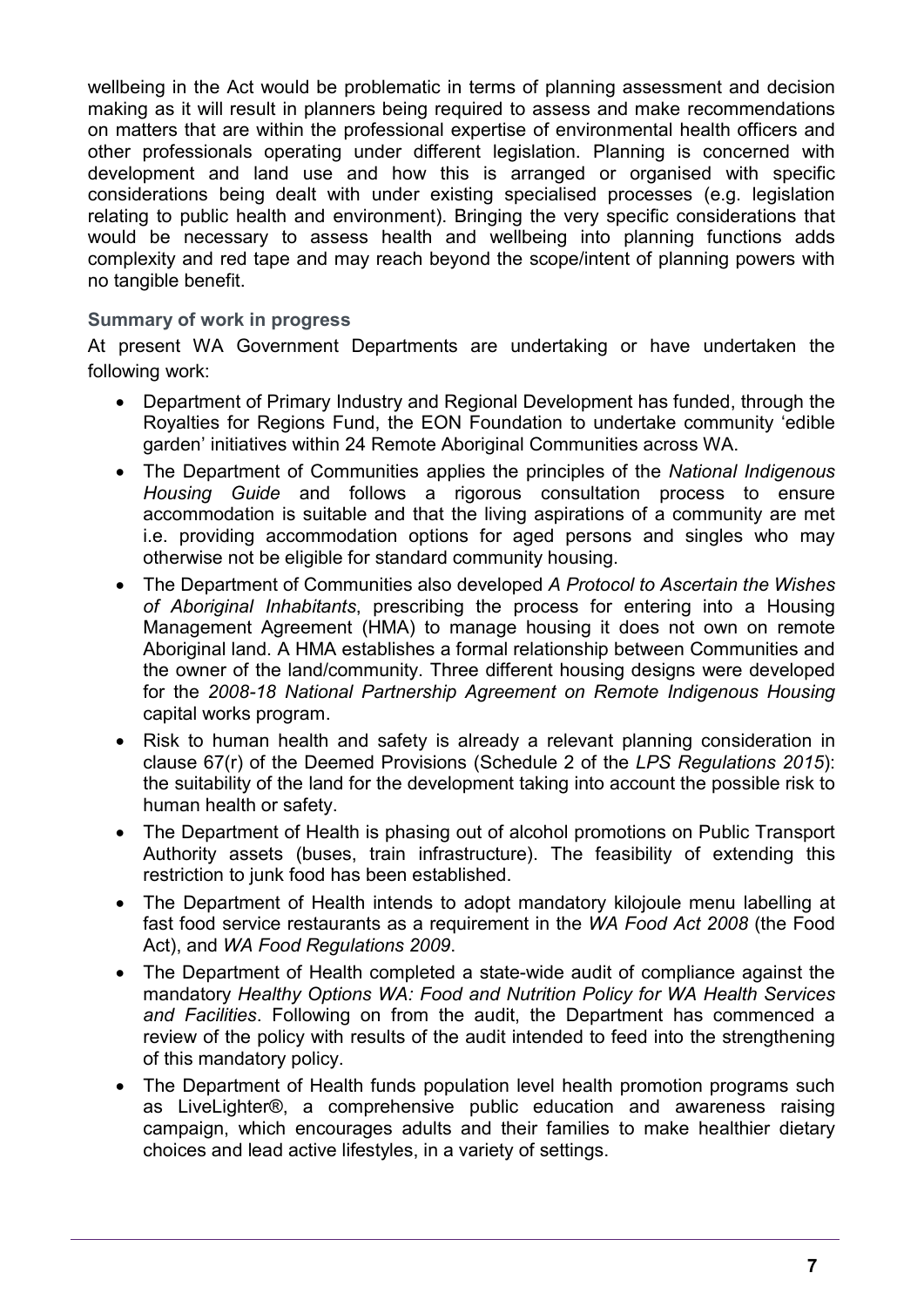The Department of Health is progressing stage 5 of implementation of the Public Health Act 2016 which is anticipated to occur in 2021. There are only minimal administration and enforcement responsibilities for local government under the Public Health Act 2016 until stage 5 has been completed. The Department continues to support local government with administration and enforcement of health legislation, and has already developed a range of online resources in anticipation of stage 5.

## 3.2 Supporting Effective Management

## **Overview**

Recommendations 2, 3, 5, 8, 22-24 and 32-35 relate to supporting effective management in patients who have developed type 2 diabetes. The DoH referred Recommendation 23 to the Women's and Newborn's Health Service in order to understand the needs of women with gestational diabetes and seek an informed response to the Recommendation.

An overview of the WA Government's responses to these Recommendations is outlined in Table 4.

#### Table 4. Summary of Recommendation responses themed to 'Supporting effective management'

| <b>Recommendation themes</b>    | Total | <b>Supported</b> | Supported,<br>notina<br>dependencies | <b>Requires</b><br>further<br>review | <b>Not</b><br>supported |
|---------------------------------|-------|------------------|--------------------------------------|--------------------------------------|-------------------------|
| Supporting effective management | 11    | $\blacksquare$   |                                      |                                      |                         |

#### Recommendation response summary

Recommendations 5, 32 and 35 are supported noting that there are a range of dependencies including work to be undertaken in areas that are not within the jurisdiction of the Department of Health as System Manager such as primary health care as well as other governance considerations regarding the division of responsibilities between the Department of Health and Health Service Providers as laid out in the Health Services Act 2016. Potential resource and funding implications must also be considered in the context of implementation feasibility.

The WA Government advises that Recommendations 8, 22, 23, 24, 33 and 34 require further review before a considered response can be given. Further work to validate the component parts and determine the feasibility, application, approach and implementation with key stakeholders is required. This will include prioritisation of relevant policy development and improved governance structures. The recommendations are broad in their scope and will have significant clinical, funding and resource implications.

The WA Government did not support Recommendations 2 and 3. The Department of Health is required to ensure new research investigating management of diabetes is evidence based. The Australian Dietary Guidelines are a guide to healthy eating for the entire population, providing a generic starting point for people with diabetes prior to an individualised approach using medical nutrition therapy, where other approaches are introduced. Population health based dietary messages for preventing diabetes may vary from the individual health messages provided by medical experts that are tailored specifically to treating individuals with type 2 diabetes. Additionally, regarding formally offering very low calorie and low carbohydrate diets as formal management options for type 2 diabetes: the Department of Health and the Health Service Providers provide standards and guidelines for the management of diabetes based on the information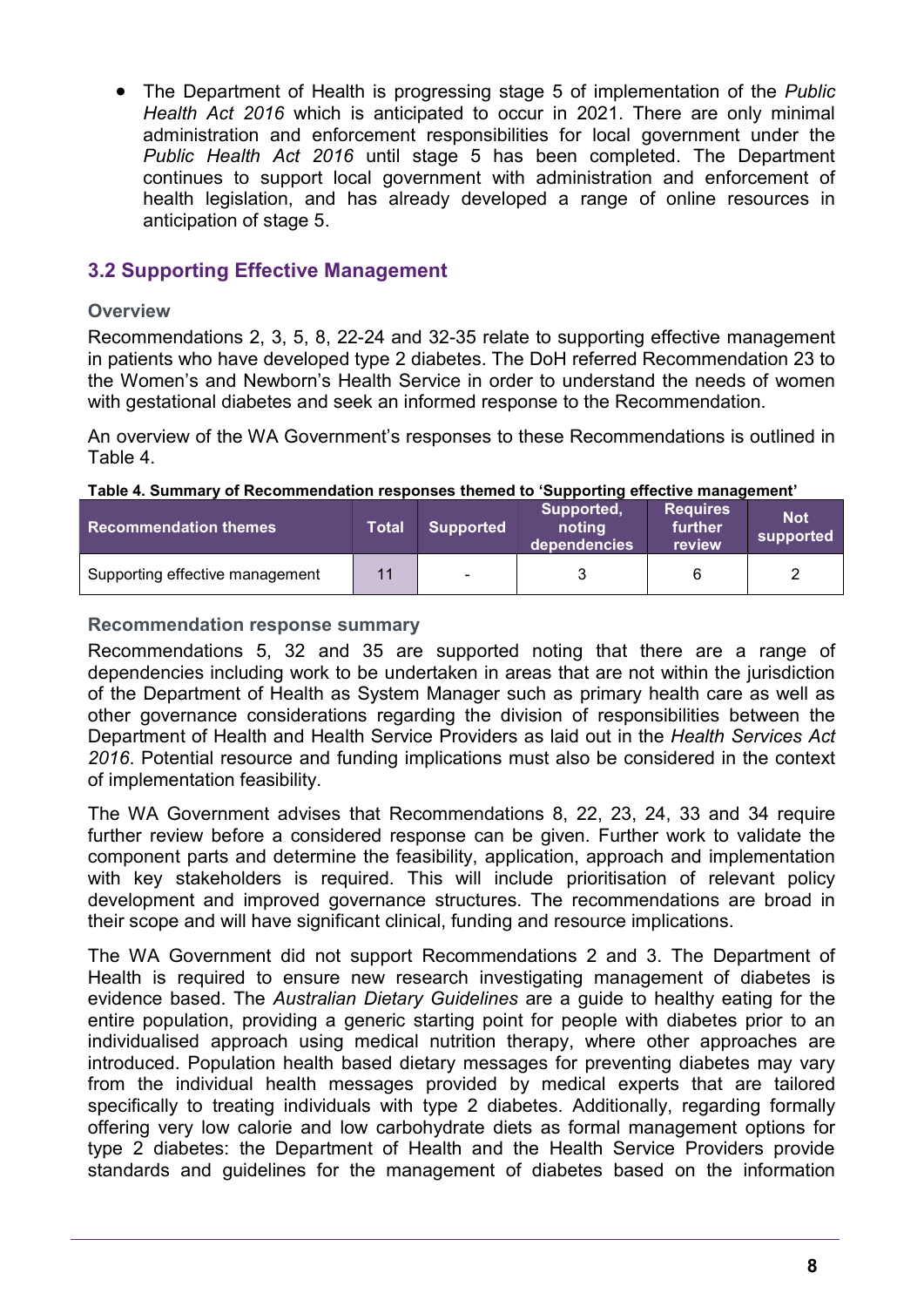contained in approved national standards, guidelines and best practice evidence to establish a model for the provision of a variety of evidence based services and programs for people with diabetes. As it stands, best practice guidelines do not support very low calorie or low carbohydrate diets in treating the condition.

## Summary of work in progress

At present WA Government Departments are undertaking or have undertaken the following work:

- The Department of Health, Health Service Providers, and Diabetes WA already provide consistent advice on diet based on the Australian Dietary Guidelines. Department of Health and Health Service Providers refer patients to Diabetes WA for diabetes related patient information to ensure appropriateness and consistency in information provision.
- The Department of Health and Health Service Providers use a range of guidelines (NHMRC guidelines for Patient Education in Type 2 Diabetes, Australian National Diabetes Strategy 2016 – 2020) to inform practice and create the local standards (WA Diabetes Model of Care, Type 2 diabetes in Children and Adolescents Model of Care, and the WA Framework for Action on Diabetes and Diabetes Service Standards 2014). In addition, Diabetes WA offers a collated list of relevant guidelines which WA Department of Health utilises.
- Health Service Providers employ accredited practising dietitians who are required under the Dietitians Association of Australia (DAA) professional code of conduct to practise evidence based medical nutrition therapy.
- Department of Health and Health Service Providers have a history of funding selfmanagement programs such as Diabetes Education Self-Management for Ongoing and Newly Diagnosed diabetes (DESMOND), the Living with Diabetes Program, and the Coordinated Endocrine and Diabetes Service (CEDS).
- The Department of Health supported the adaptation and piloting of DESMOND with Aboriginal communities. A National Health and Medical Research Council grant project is currently underway to evaluate the cultural appropriateness of this adapted program; results are due in Q4 2019.
- The Department of Health currently funds healthy lifestyle programs that provide support to people with diabetes and Let's Prevent Diabetes Program which provides healthy living support for people at-risk of chronic conditions such as diabetes.
- The Department of Health continues to invest in a range of population level health promotion programs to address unhealthy diets and obesity (for example: the School Breakfast and Nutrition Education Program, Food Sensations®, and LiveLighter®).
- The Department of Health is currently undertaking the Bariatric Surgery Review to review the current state of publically funded bariatric surgery and to propose an appropriate model for future services delivery.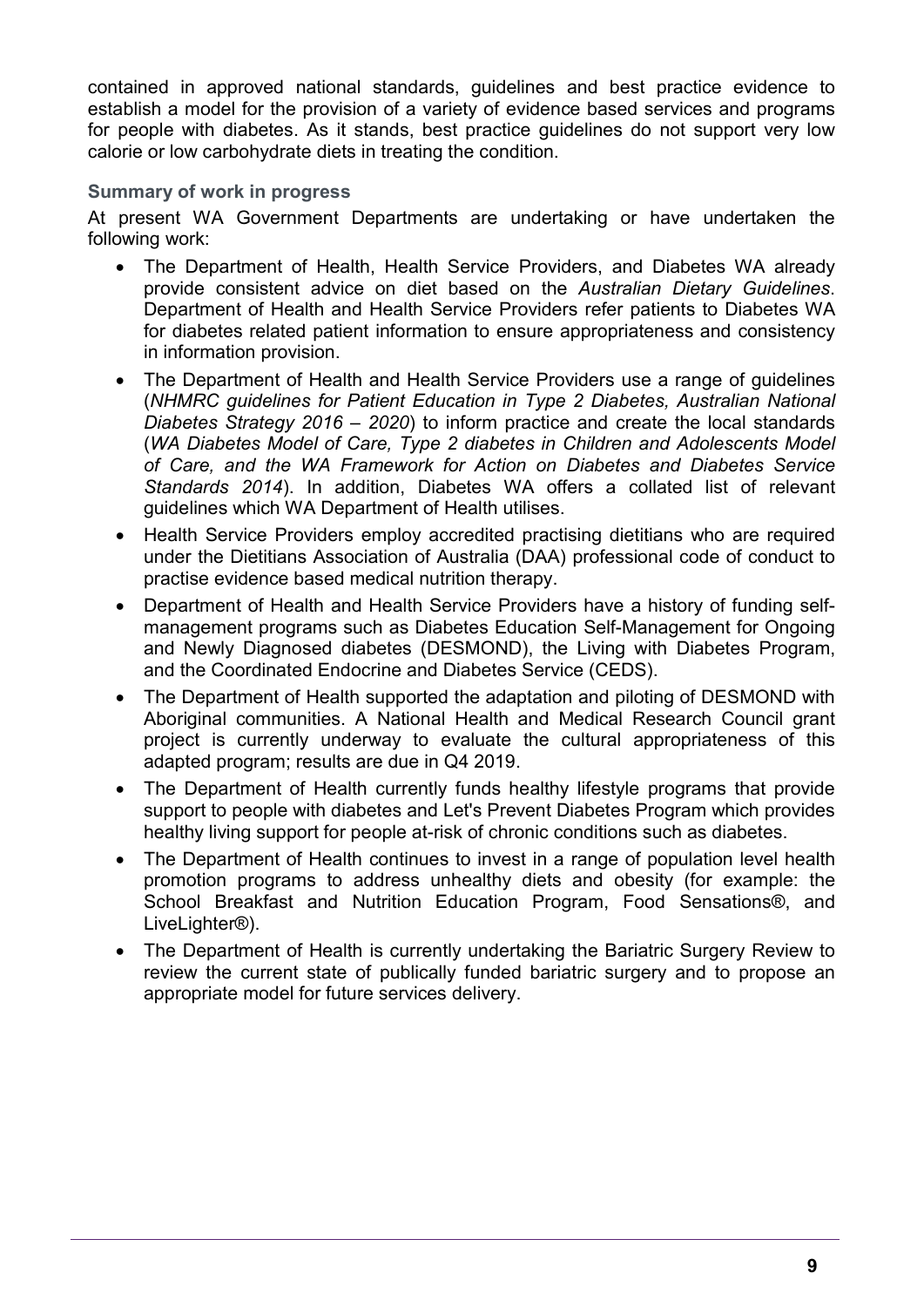## 3.3 Investing in Data Collection to Inform and Drive High Value Health Care

## **Overview**

It is difficult to capture the incidence (defined as the number of new cases of a disease/condition occurring over a defined period of time) of type 2 diabetes as many cases are recorded after the condition has started, remain undiagnosed, or do not require insulin treatment and are therefore not captured in the National (insulin-treated) Diabetes Register. Data relating to the prevalence of type 2 diabetes (defined as the proportion of the population affected by the disease at any given time) is usually captured by surveys.

Recommendations 1, 15-17, 20, 30, 31 and 36 relate to the collection of data or investigation of indicators to ensure that there is adequate and accurate data available on type 2 diabetes. The Recommendations in this themed category relate to improving data collection on type 2 diabetes with the view to better determine disease burden and the availability of an appropriate number of programs in order to support patients with prevention, education or management of the condition.

Recommendations 15 and 16 were directed to the Department of Local Government, Sport and Cultural Industries, while Recommendation 31 was directed to the Department of Treasury. DoH consulted these Departments and when asked, worked collaboratively in relation to the responses to these recommendations. An overview of the WA Government's responses to these Recommendations is described in Table 5.

#### Table 5. Summary of Recommendation responses themed to 'Investing in data collection to inform and drive high value health care'

| <b>Recommendation themes</b>                                               | Total | Supported | Supported,<br>notina<br>dependencies | <b>Requires</b><br><b>further</b><br>review | <b>Not</b><br>supported |
|----------------------------------------------------------------------------|-------|-----------|--------------------------------------|---------------------------------------------|-------------------------|
| Investing in data collection to inform<br>and drive high value health care |       |           |                                      |                                             |                         |

## Recommendation response summary

The WA Government supports Recommendation 20, the DoH consistently ensures that the healthy lifestyle programs it funds are monitored and evaluated appropriately.

Recommendations 1, 15-17, 30, 31 and 36 require further review before a considered response can be given. These Recommendations require the coordination between State and Local Governments, investigation of and potential changes to funding, coordination through all levels of the health care sector from population based and primary health to tertiary care and cost benefit analyses. The complexities of the Recommendations in this category require appropriate consideration to ensure the response reflects an accurate representation of the feasibility of implementation (if any) for the WA environment.

## Summary of work in progress

At present WA Government Departments are undertaking or have undertaken the following work:

- The Department of Health collects hospital data and data on the prevalence of selfreported diabetes using a population based survey called the Health and Wellbeing Surveillance System (HWSS).
- The Department of Health has reviewed the geographic variation in primary healthcare service utilisation and potentially preventable hospitalisations for diabetes in WA.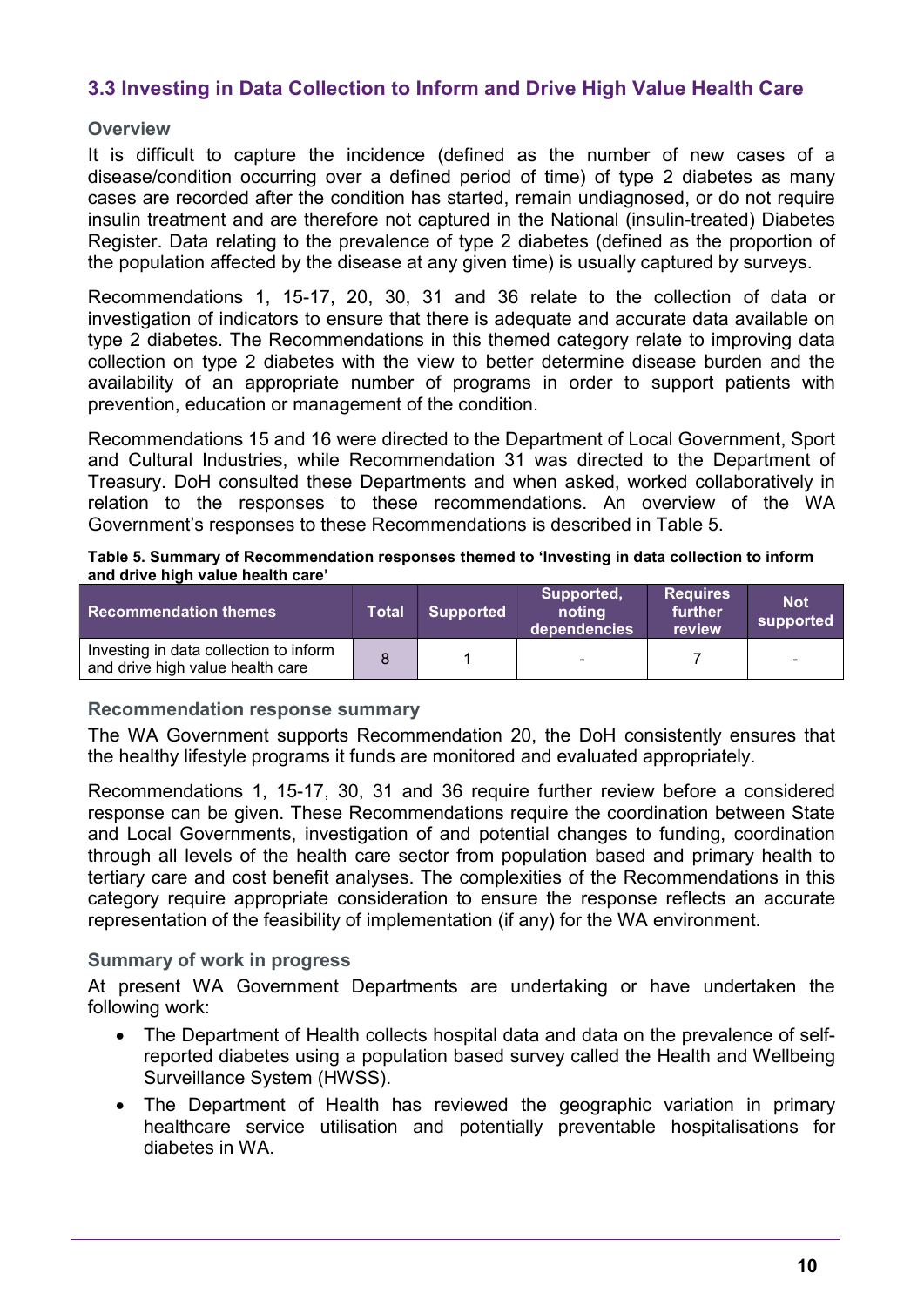- The State Public Health Plan focuses on the importance of reducing the prevalence of chronic disease and the importance of physical activity and well-planned spaces to achieve this goal. Local government are already working towards planning for wellbeing within their communities through the provision of open spaces, recreational infrastructure, trails, recreational facilities, street scaping and other design principles to encourage greater physical activity.
- The Department of Health currently funds the Healthy Lifestyle Program that provides support to people with diabetes and Let's Prevent Diabetes program which provide healthy living support for people at-risk of chronic conditions such as diabetes. An external researcher has been engaged by the Department of Health to evaluate the Healthy Lifestyle Program to support the collection, analysis and production of relevant patient and service data in order to maintain the longitudinal database and research evaluation. The evaluation report is scheduled to be completed in Q4 2019.
- The Department of Health invests in a range of population level health promotion programs to address unhealthy diets and obesity (for example: the School Breakfast and Nutrition Education Program, Food Sensations®, and LiveLighter®).
- The Department of Health estimates costs associated with in-patient hospital admissions related to type 2 diabetes using average Diagnosis Related Group costs from the National Hospital Cost Data Collection.

## 3.4 Workforce Capability and Capacity

## **Overview**

Recommendations 4, 14, 18, 19, 21, 28 and 29 relate to the capacity of the health work force and the skills and confidence of health professionals in diagnosing and providing advice regarding managing complications of type 2 diabetes as well as providing evidence based lifestyle self-management support for the ongoing management of type 2 diabetes.

The DoH referred Recommendation 21 to the WA Country Health Service in order to understand the needs of patients with (or at risk of) type 2 diabetes in remote regions and seek an informed response to the Recommendation.

#### Table 6. Summary of Recommendation responses themed to 'Workforce capability and capacity'

| <b>Recommendation themes</b>      | Total | <b>Supported</b>         | Supported,<br>notina<br>dependencies | <b>Requires</b><br>further<br>review | <b>Not</b><br>supported |
|-----------------------------------|-------|--------------------------|--------------------------------------|--------------------------------------|-------------------------|
| Workforce capability and capacity |       | $\overline{\phantom{a}}$ |                                      |                                      | -                       |

## Recommendation response summary

The WA Government advises that Recommendations 14, 18, 19, 21, 28 and 29 are supported noting that there are a range of dependencies including collaboration between Government and non-government organisations, literature reviews to ensure evidence based advice is consulted as well as resource implications that must be considered.

Recommendation 4 requires further review before a considered response can be provided. The evidence on alternative dietary approaches for treating type 2 diabetes is an emerging field of inquiry and requires further review of the literature. This review is required prior to understanding if the recommended course of management should be altered as the Department of Health and Health Service Providers align to best practice management to ensure the safety of all patients.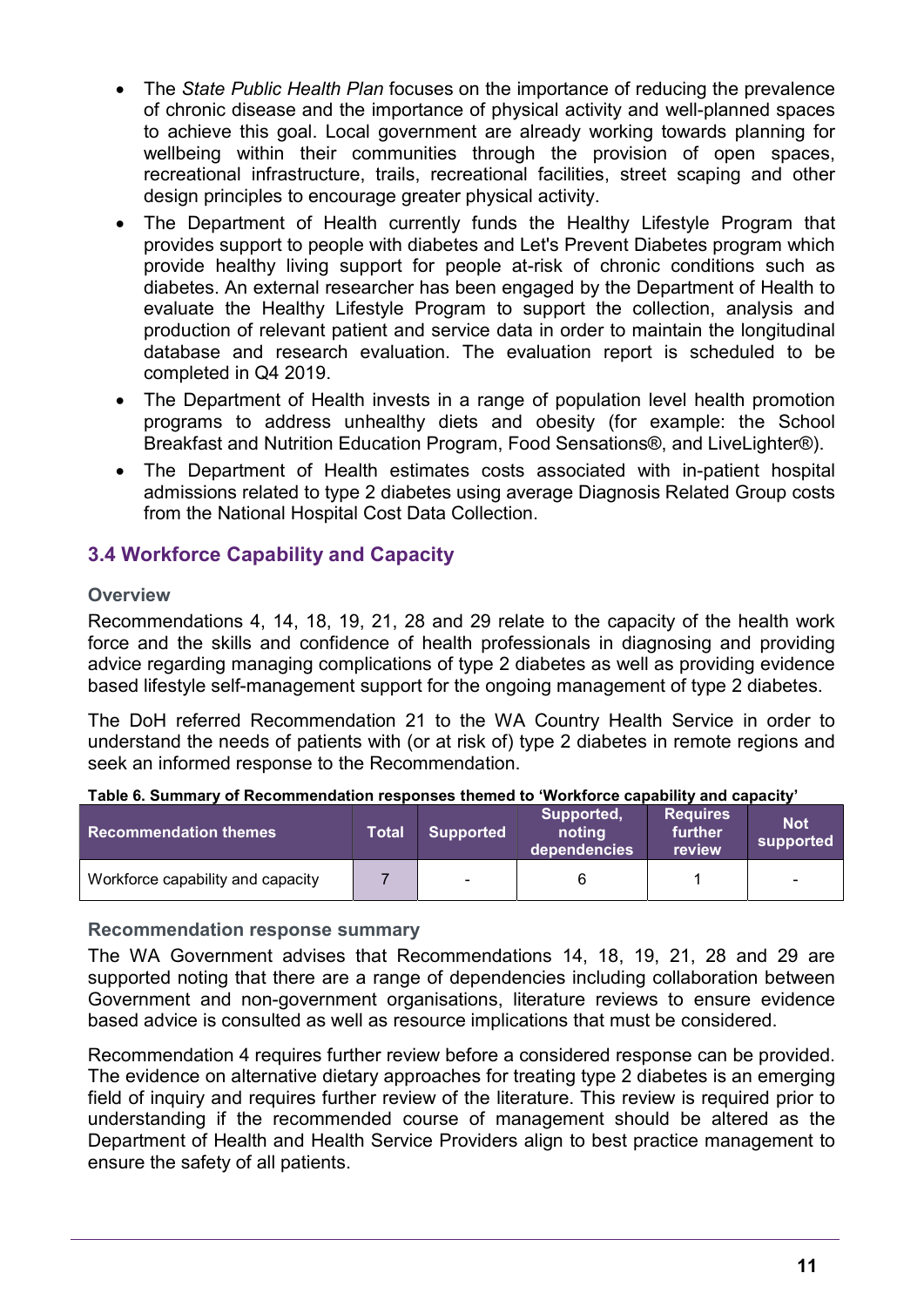## Summary of work in progress

At present WA Government Departments are undertaking or have undertaken the following work:

- The Department of Health has a partnership agreement with the WA Primary Health Alliance to develop HealthPathways WA. HealthPathways is managed by the WA Primary Health Alliance and provides General Practitioners (GPs) with an online manual to help them make assessment, management, and referral request decisions for over 550 conditions.
- The WA Country Health Service in partnership with WA Primary Health Alliance currently funds the Diabetes Telehealth Service to provide:
	- o Credentialed diabetes education and endocrinology services for country people with type 2 and gestational diabetes where there are local service delivery gaps
	- o Upskilling for health professionals to increase local capacity to support people with or at risk of developing diabetes.

A new service model is currently being explored with WA Primary Health Alliance to ensure future sustainability of Diabetes Telehealth Service and identify new technologies to support hard to reach consumers and communities. Work is also underway to include type 2 diabetes in chronic conditions care coordination service model that streamlines transition from WA Country Health Service hospitals back to primary care (local GP and other self-management support services) to support consumers to better self-manage their health at home and reduce subsequent unplanned hospitalisations.

• Section 45(3) of the Public Health Act 2016 allows for a Local Public Health Plan to be prepared in conjunction with a plan for the future prepared under the Local Government Act 1995. The Department of Local Government, Sport and Cultural Industries is exploring opportunities to improve alignment of its Local Government Integrated Planning and Reporting Framework and local public health plans. This will assist local governments in the implementation of public health planning and delivery of community health outcomes.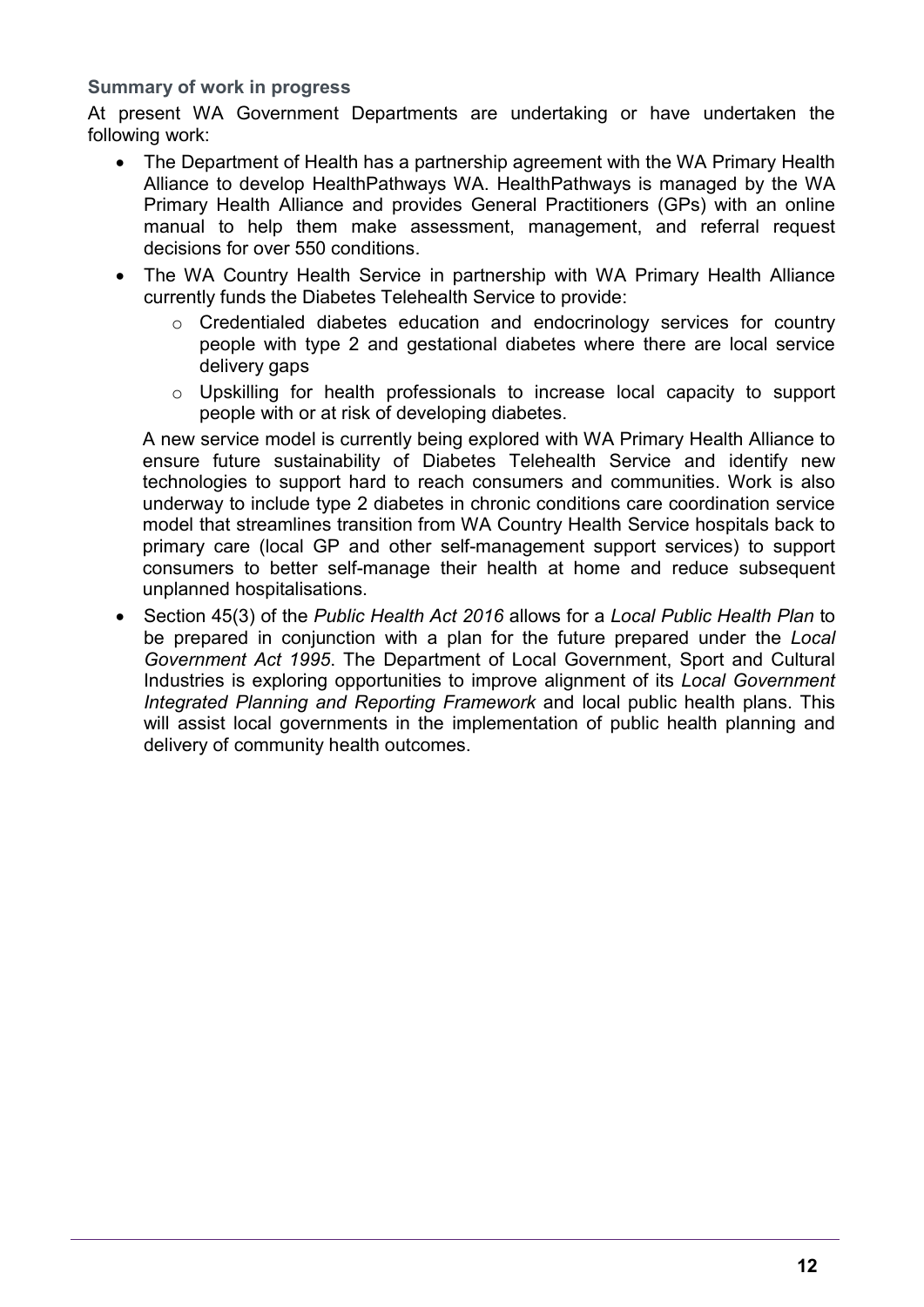## 4. Next Steps

Implementation of the Committee's Recommendations will require a Government-wide approach, with consultation and engagement across public, private and community services as well as local government agencies and non-government organisations.

Due to the volume of recommendations and the number that require further review, including those requiring further investigation of dependencies, a dedicated team is proposed to undertake in depth analysis and evaluation of the Recommendations and to work with other Government Departments listed in the Recommendations (Appendix1). An Advisory Committee will be established in order to coordinate the work across Government Departments and to provide expertise on the appropriate implementation of recommendations.

If the responses of DoH are endorsed, DoH will initiate a process of detailed planning to mobilise the governance and resources required to support the implementation of supported recommendations. A more detailed implementation plan and progress report will be made available in 2020.

Where responses of other Government Departments are endorsed, the DoH will communicate with those Departments to ensure that the endorsement is communicated and will ask for implementation plans and progress reports in order to align with existing strategic priorities and to further support Government Departments in improving outcomes for those at risk of, who are managing or who have acquired type 2 diabetes.

Where possible, the implementation of DoH assigned Recommendations will be progressed within current resources and funding of DoH. However, implementation of those recommendations requiring additional funding would be subject to business case development as part of the budget allocation process. Funding and budget implications of the implementation of endorsed Recommendations where responsibility lies with other Government Departments will be the responsibility of those Government Departments.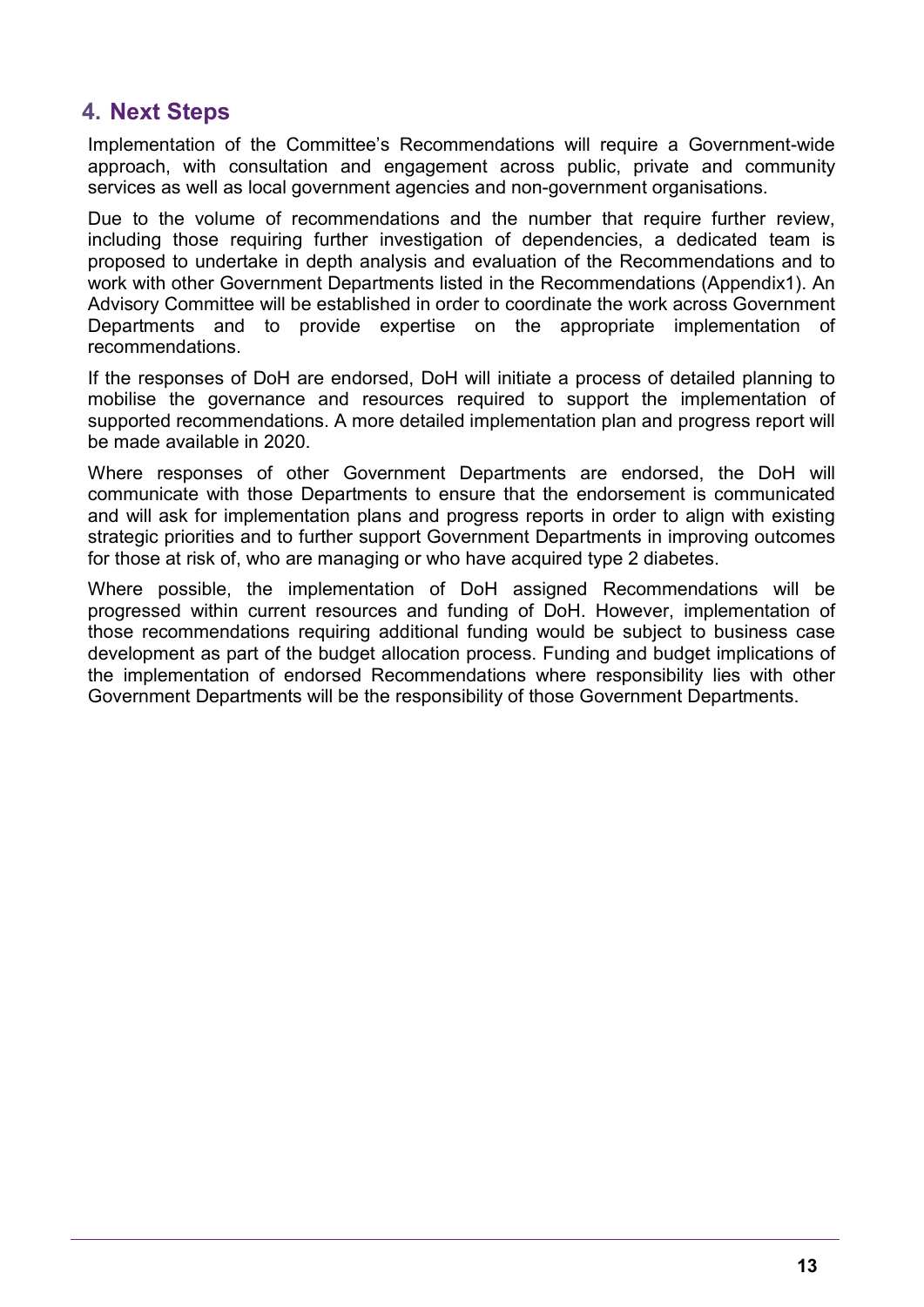# 5. Appendices

# Appendix 1: Summary of Recommendation responses

| No.            | <b>Recommendation</b>                                                                                                                                                                                                                                                                                                                | <b>Lead Agency</b>                                                                 | <b>Response</b>                      |
|----------------|--------------------------------------------------------------------------------------------------------------------------------------------------------------------------------------------------------------------------------------------------------------------------------------------------------------------------------------|------------------------------------------------------------------------------------|--------------------------------------|
|                | Providing health protection for the community                                                                                                                                                                                                                                                                                        |                                                                                    |                                      |
| $6\phantom{1}$ | The State Government task the Department of<br>Primary Industry and Regional Development to<br>work with other government agencies, such as the<br>Department of Planning, Lands and Heritage, to<br>identify and overcome obstacles to remote<br>communities developing fresh food sources for<br>personal and commercial purposes. | Department of<br><b>Primary Industry</b><br>and Regional<br>Development<br>(DPIRD) | <b>Requires further</b><br>review    |
| $\overline{7}$ | The Department of Housing consult with Aboriginal<br>people in remote communities to ensure that the<br>housing provided is appropriate for their lifestyle.                                                                                                                                                                         | Department of<br><b>Communities</b>                                                | Supported                            |
| 9              | The State Government regulates to restrict<br>unhealthy food marketing in settings solely within<br>its control.                                                                                                                                                                                                                     | Department of<br><b>Health</b>                                                     | Supported,<br>noting<br>dependencies |
| 10             | The State Government implements kilojoule menu<br>labelling to assist consumers to make healthier<br>choices in fast food settings, in a manner that is<br>meaningful for consumers.                                                                                                                                                 | Department of<br><b>Health</b>                                                     | Supported,<br>noting<br>dependencies |
| 11             | The State Government extends the Healthy<br>Options WA policy to all government-funded<br>settings.                                                                                                                                                                                                                                  | Department of<br><b>Health</b>                                                     | Supported,<br>noting<br>dependencies |
| 12             | The State Government amends the Planning and<br>Development Act 2005 to enable health and<br>wellbeing to be a relevant consideration in fast<br>food restaurant planning applications.                                                                                                                                              | Department of<br>Planning, Lands<br>and Heritage                                   | Not supported                        |
| 13             | The Department of Health investigates nudging<br>strategies to shift the shopping habits of<br>consumers to promote healthy food and drink<br>choices, and promote that with WA food retailers.                                                                                                                                      | Department of<br><b>Health</b>                                                     | Supported                            |
| 25             | The Department of Health liaise with the<br>Department of Local Government, Sport and<br>Cultural Industries regarding changes to the Local<br>Government Act 1995, which would empower local<br>governments to enable restrictions on unhealthy<br>food and beverages in their facilities and on<br>advertising materials.          | Department of<br><b>Health</b>                                                     | Supported,<br>noting<br>dependencies |
| 26             | The State Government provide more support to the<br>local government sector to assist in the<br>development of wellbeing indicators and an<br>outcomes measurement framework.                                                                                                                                                        | Department of<br><b>Health</b>                                                     | Supported,<br>noting<br>dependencies |
| 27             | The State Government assist the local government<br>sector to implement the requirements of the Public<br>Health Act 2016.                                                                                                                                                                                                           | Department of<br><b>Health</b>                                                     | Supported                            |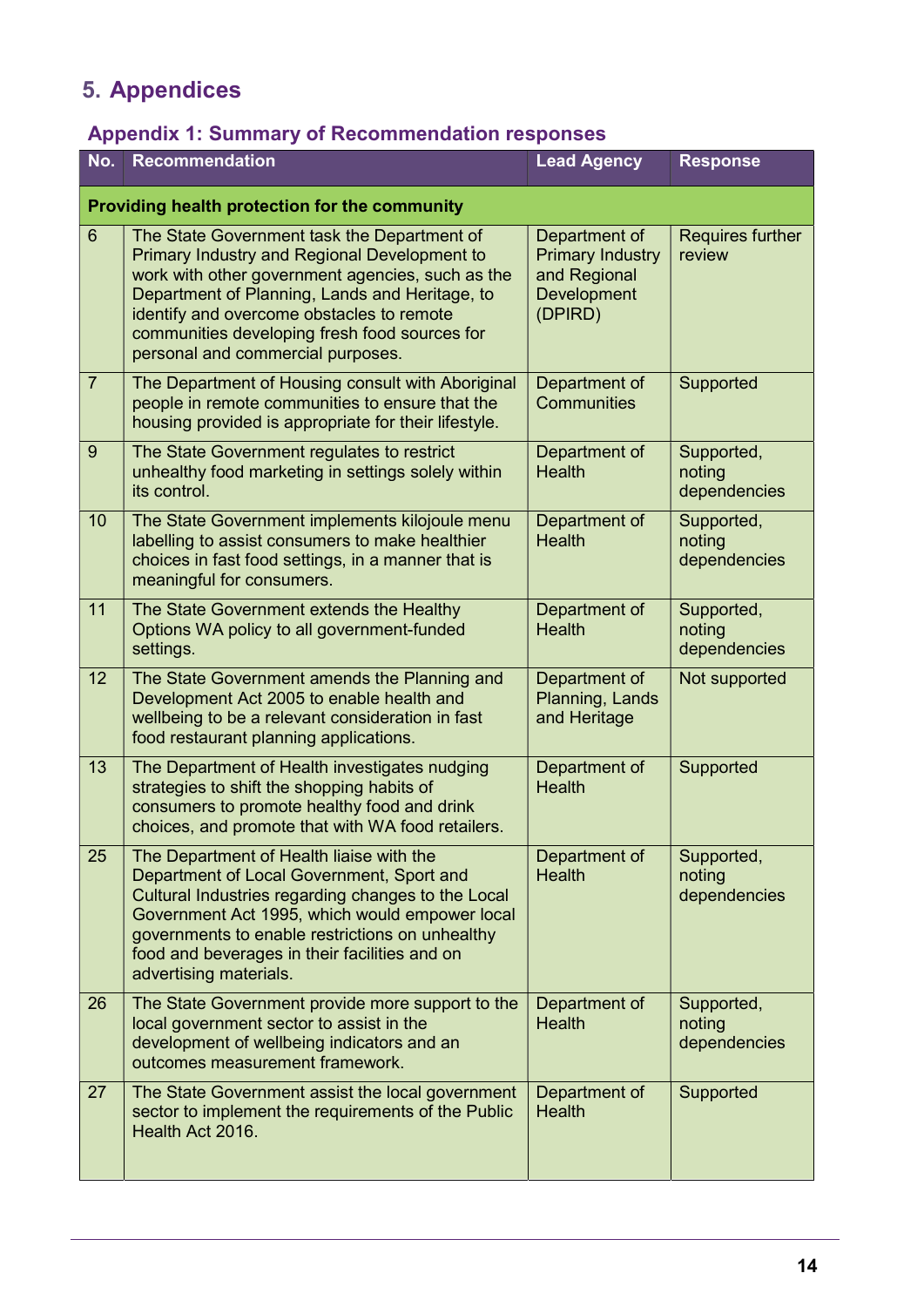| No.            | <b>Recommendation</b>                                                                                                                                                                                                                                                                                                                              | <b>Lead Agency</b>                                | <b>Response</b>                      |
|----------------|----------------------------------------------------------------------------------------------------------------------------------------------------------------------------------------------------------------------------------------------------------------------------------------------------------------------------------------------------|---------------------------------------------------|--------------------------------------|
|                | <b>Supporting effective management</b>                                                                                                                                                                                                                                                                                                             |                                                   |                                      |
| $\overline{2}$ | The Department of Health and Diabetes WA<br>should consult with one another to ensure they are<br>providing consistent advice in regard to the<br>Australian Dietary Guidelines. Diabetes WA should<br>align with the Department of Health position that<br>the Australian Dietary Guidelines are not suitable<br>for people with type 2 diabetes. | Department of<br><b>Health</b>                    | Not supported                        |
| 3              | The Department of Health ensure that guidelines<br>for the management of type 2 diabetes reflect the<br>success of dietary interventions - such as the very<br>low calorie diet and the low carbohydrate diet - in<br>treating the disease. These approaches should be<br>formally offered as management options.                                  | Department of<br><b>Health</b>                    | Not supported                        |
| 5              | Self-management education programs be offered<br>to everyone with type 2 diabetes, in line with the<br>Framework for Action on Diabetes and Diabetes<br>Service Standards 2014. Programs should be<br>evaluated at least every two years to ensure that<br>they meet quality assurance criteria and are<br>sustainable.                            | Department of<br><b>Health</b>                    | Supported,<br>noting<br>dependencies |
| 8              | The Department of Health should review the<br>evidence from abroad that a lower carbohydrate<br>diet is beneficial to women with gestational<br>diabetes, and consider revising its healthy eating<br>advice for gestational diabetes.                                                                                                             | Department of<br><b>Health</b>                    | Requires further<br>review           |
| 22             | Type 2 diabetes management and prevention for<br>Aboriginal communities should be community led<br>and Aboriginal community health workers<br>resourced to ensure the delivery of culturally<br>appropriate care.                                                                                                                                  | Department of<br><b>Health</b>                    | Requires further<br>review           |
| 23             | The Department of Health invest in programs<br>aimed at reducing the prevalence of gestational<br>diabetes and the number of women who develop<br>type 2 diabetes as a result of having had<br>gestational diabetes. Online programs should be<br>investigated.                                                                                    | Women's and<br>Newborn's<br><b>Health Service</b> | Requires further<br>review           |
| 24             | The Department of Health invest in ways to<br>engage people from socioeconomically<br>disadvantaged communities in type 2 diabetes<br>prevention programs, focusing on diet.                                                                                                                                                                       | Department of<br><b>Health</b>                    | Requires further<br>review           |
| 32             | The Department of Health implement prevention<br>and management programs to reduce the<br>incidence of type 2 diabetes complications,<br>reducing the cost to the WA Health system.                                                                                                                                                                | Department of<br><b>Health</b>                    | Supported,<br>noting<br>dependencies |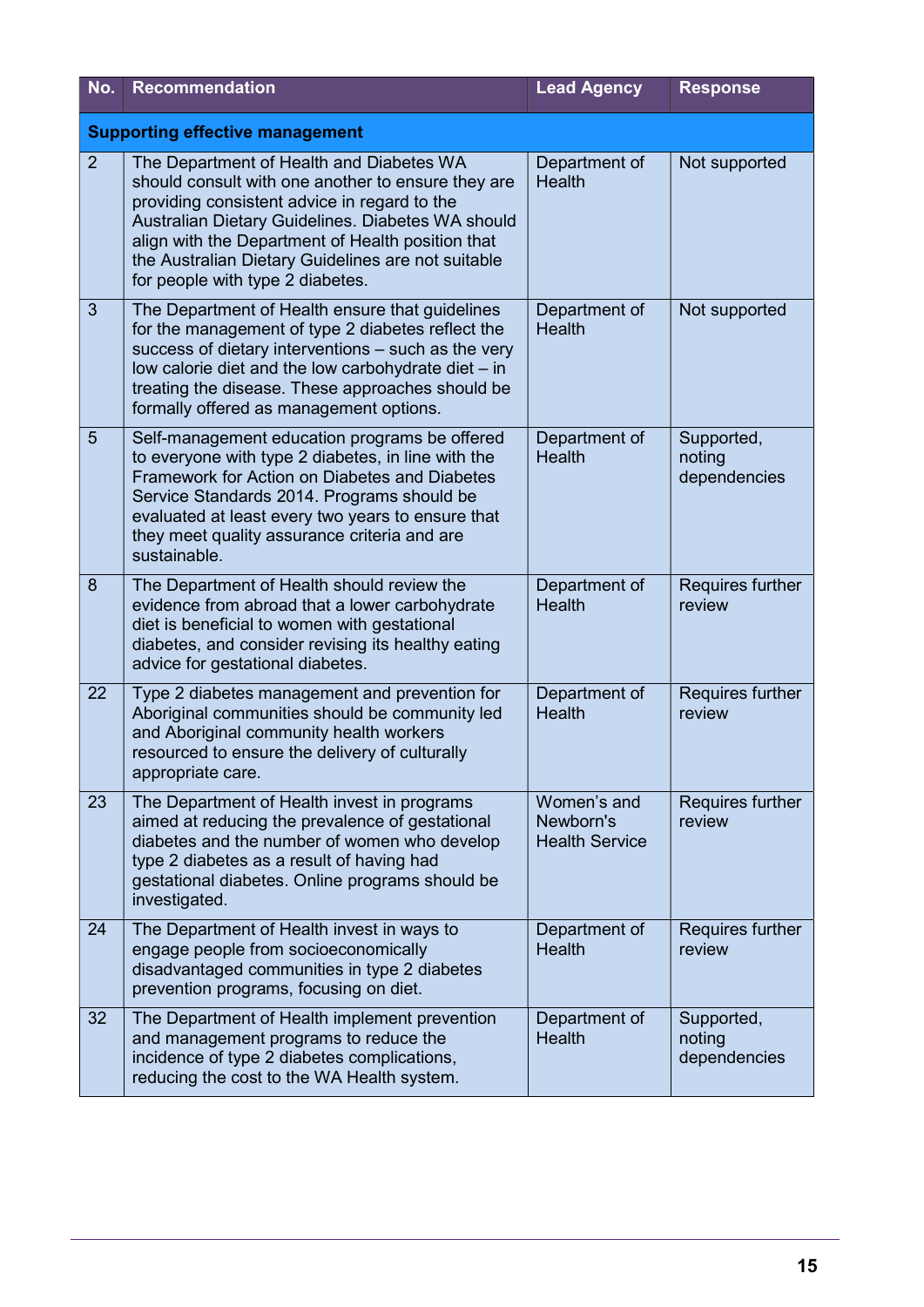| No.            | <b>Recommendation</b>                                                                                                                                                                                                                                                                                                                          | <b>Lead Agency</b>               | <b>Response</b>                      |
|----------------|------------------------------------------------------------------------------------------------------------------------------------------------------------------------------------------------------------------------------------------------------------------------------------------------------------------------------------------------|----------------------------------|--------------------------------------|
| 33             | The Department of Health investigate how the low<br>carbohydrate program developed by the CSIRO<br>can be made readily available to WA doctors as<br>part of the treatment guidelines for people with pre-<br>diabetes and type 2 diabetes.                                                                                                    | Department of<br>Health          | Requires further<br>review           |
| 34             | The Department of Health monitor the UK National<br>Health Service trial of subsidised meal<br>replacement as part of type 2 diabetes prevention,<br>and report back to the Parliament on how the State<br>Government can facilitate a similar program, either<br>through the Commonwealth or through local<br>government public health plans. | Department of<br><b>Health</b>   | Requires further<br>review           |
| 35             | A greater proportion of bariatric procedures be<br>performed in the public health system so that those<br>with the greatest metabolic need can be treated,<br>affording equity of access to all.                                                                                                                                               | Department of<br><b>Health</b>   | Supported,<br>noting<br>dependencies |
|                | Invest in data collection to inform and drive high value health care                                                                                                                                                                                                                                                                           |                                  |                                      |
| $\overline{1}$ | The Department of Health should ensure that it<br>collects accurate data showing the incidence of<br>type 2 diabetes in all sectors of the West Australian<br>population.                                                                                                                                                                      | Department of<br><b>Health</b>   | <b>Requires further</b><br>review    |
| 15             | The State Government and/or local government<br>authorities use the tools offered by Cities Changing<br>Diabetes to help understand vulnerable<br>populations, or consider joining the program.                                                                                                                                                | Lead agency to<br>be confirmed   | <b>Requires further</b><br>review    |
| 16             | The State Government consider funding WA Local<br>Government to participate in the Cities Changing<br>Diabetes program.                                                                                                                                                                                                                        | Lead agency to<br>be confirmed   | <b>Requires further</b><br>review    |
| 17             | The Department of health create a key<br>performance indicator (or indicators), to be<br>included in its annual report, which provides some<br>measure of progress towards managing type 2<br>diabetes and reducing its prevalence.                                                                                                            | Department of<br><b>Health</b>   | <b>Requires further</b><br>review    |
| 20             | The Department of Health ensure that healthy<br>lifestyle programs it funds are monitored and<br>evaluated.                                                                                                                                                                                                                                    | Department of<br><b>Health</b>   | Supported                            |
| 30             | The Department of Health must collect data that<br>can provide an accurate indication of the cost of<br>type 2 diabetes to the public health system.                                                                                                                                                                                           | Department of<br><b>Health</b>   | <b>Requires further</b><br>review    |
| 31             | The Department of Treasury produce an economic<br>model of the impact of type 2 diabetes on<br>productivity and labour force participation in WA,<br>with a view to savings that could be achieved<br>through implementing prevention and management<br>programs.                                                                              | Department of<br><b>Treasury</b> | <b>Requires further</b><br>review    |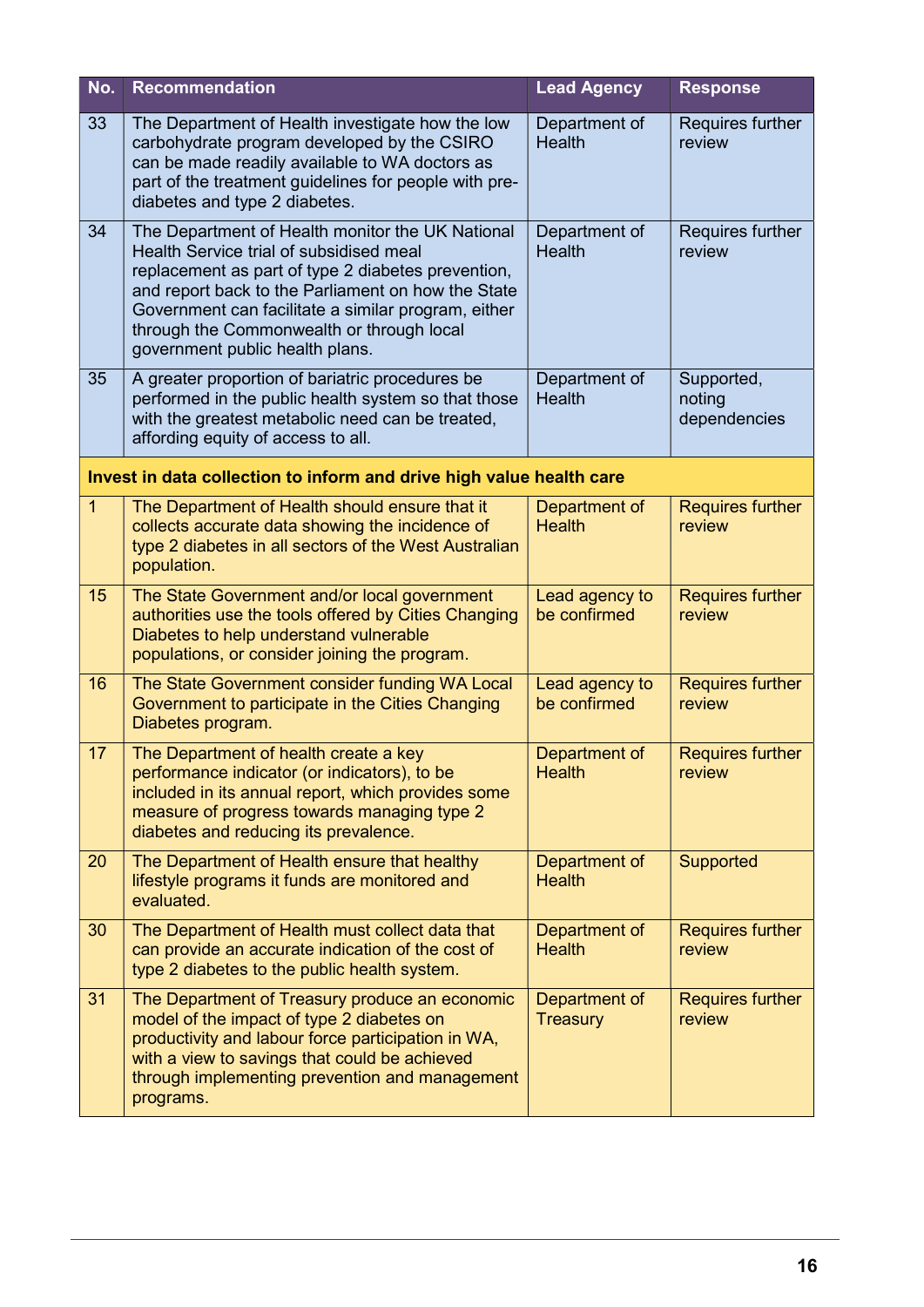| No.            | <b>Recommendation</b>                                                                                                                                                                                                                                                                                                                                                                                                                                                           | <b>Lead Agency</b>                         | <b>Response</b>                      |
|----------------|---------------------------------------------------------------------------------------------------------------------------------------------------------------------------------------------------------------------------------------------------------------------------------------------------------------------------------------------------------------------------------------------------------------------------------------------------------------------------------|--------------------------------------------|--------------------------------------|
| 36             | The State Government treats type 2 diabetes as a<br>health priority and properly considers the cost-<br>benefits of implementing a suite of prevention and<br>management strategies, which would include:<br>delivery of dietary intervention programs to put<br>type 2 diabetes into remission; publicly funded<br>bariatric surgery for patients with type 2 diabetes<br>who stand to benefit the most metabolically; group<br>self-management programs; regulatory measures. | Department of<br><b>Health</b>             | <b>Requires further</b><br>review    |
|                | <b>Workforce capability and capacity</b>                                                                                                                                                                                                                                                                                                                                                                                                                                        |                                            |                                      |
| $\overline{4}$ | The Department of Health commence a campaign<br>to ensure that healthcare professionals, and<br>general practitioners in particular, are aware of the<br>alternative (dietary) approaches for treating type 2<br>diabetes.                                                                                                                                                                                                                                                      | Department of<br><b>Health</b>             | <b>Requires further</b><br>review    |
| 14             | The Department of Health and the WA Primary<br>Health Alliance should work with the medical<br>profession to ensure that GPs' knowledge of<br>nutrition is adequate and that they feel confident<br>discussing weight issues with patients.                                                                                                                                                                                                                                     | Department of<br><b>Health</b>             | Supported,<br>noting<br>dependencies |
| 18             | The State Government lobby the Federal<br>Government through the appropriate forum to<br>increase the number of dietetic consultations<br>offered under the Medicare Chronic Disease<br>Management scheme.                                                                                                                                                                                                                                                                      | Department of<br><b>Health</b>             | Supported,<br>noting<br>dependencies |
| 19             | The Department of Health and the WA Primary<br>Health Alliance increase measures to improve<br>general practitioner awareness of nutrition and<br>healthy lifestyle programs - many of which are<br><b>State Government-funded.</b>                                                                                                                                                                                                                                             | Department of<br><b>Health</b>             | Supported,<br>noting<br>dependencies |
| 21             | A focus on delivering primary care and allied health<br>services to meet the needs of patients with (or at<br>risk of) type 2 diabetes is required in remote<br>regions, and should be a focus of any future<br>funding agreements between the Commonwealth<br>and State.                                                                                                                                                                                                       | <b>WA Country</b><br><b>Health Service</b> | Supported,<br>noting<br>dependencies |
| 28             | The Department of Health invest in the<br>development of health and wellbeing officers that<br>will be required to meet the workforce demands in<br>the implementation of the public health plans.                                                                                                                                                                                                                                                                              | Department of<br><b>Health</b>             | Supported,<br>noting<br>dependencies |
| 29             | The Department of Health investigate how<br>pharmacies can play a greater role in type 2<br>diabetes and pre-diabetes management, to assist<br>people in the early stages of diagnosis.                                                                                                                                                                                                                                                                                         | Department of<br><b>Health</b>             | Supported,<br>noting<br>dependencies |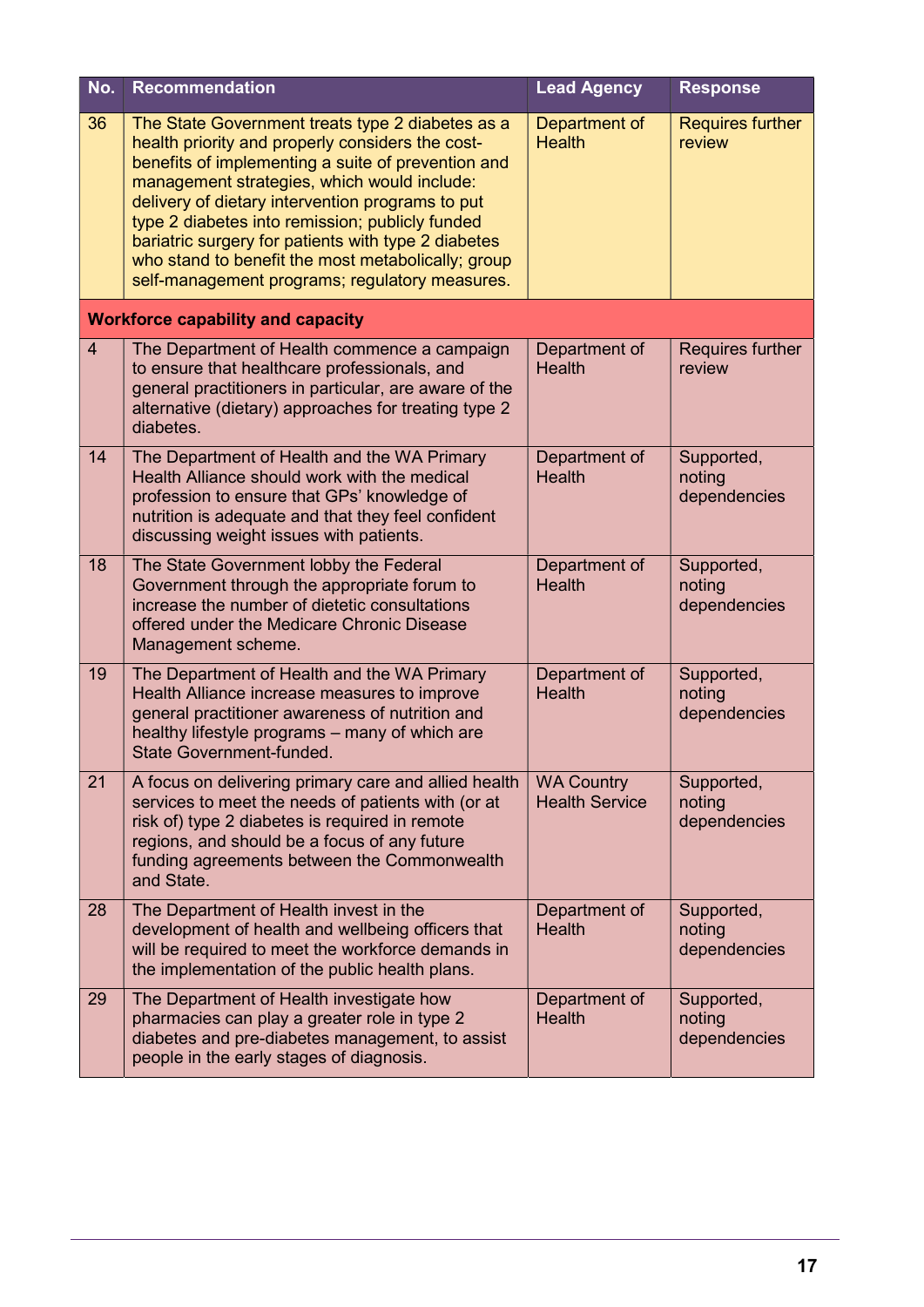# Appendix 2: Definition of Recommendation Responses

| <b>Response</b>                                      | <b>Response Definition</b>                                                                                                                                                                                                                                                                                                                                                                                                                                                                                                                                                                                                                         |
|------------------------------------------------------|----------------------------------------------------------------------------------------------------------------------------------------------------------------------------------------------------------------------------------------------------------------------------------------------------------------------------------------------------------------------------------------------------------------------------------------------------------------------------------------------------------------------------------------------------------------------------------------------------------------------------------------------------|
| <b>Supported</b>                                     | Recommendation is fully supported. Further investigation and work<br>must be undertaken to determine how implementation will take<br>place in the wider context of the current diabetes landscape.<br>Implementation will be led<br>within current resourcing<br>and<br>operational structures.                                                                                                                                                                                                                                                                                                                                                    |
| <b>Supported, noting</b><br>external<br>dependencies | The general principles of the recommendation are supported.<br>work<br>is required to confirm<br>dependencies<br>Further<br>and<br>implementation (e.g. funding, resources, capacity, additional<br>research etc.). May be subject to submissions as part of the<br>2020-21 budget and/or subsequent budget processes.                                                                                                                                                                                                                                                                                                                             |
| <b>Requires further</b><br>review                    | Additional investigation is required to confirm the accuracy and<br>appropriateness of the recommendation for WA in light of the<br>existing evidence base, national models and standards, existing<br>services and projects currently underway, and system and service<br>resourcing and capacity. Investigation might include: review of the<br>evidence base; consultation with expert stakeholders, researchers,<br>and consumers; review of alignment to existing services and<br>current projects being undertaken by WA Health, our partners, or<br>other government agencies; and review of requisite resourcing,<br>funding and capacity. |
| Not supported                                        | Recommendation is not supported.                                                                                                                                                                                                                                                                                                                                                                                                                                                                                                                                                                                                                   |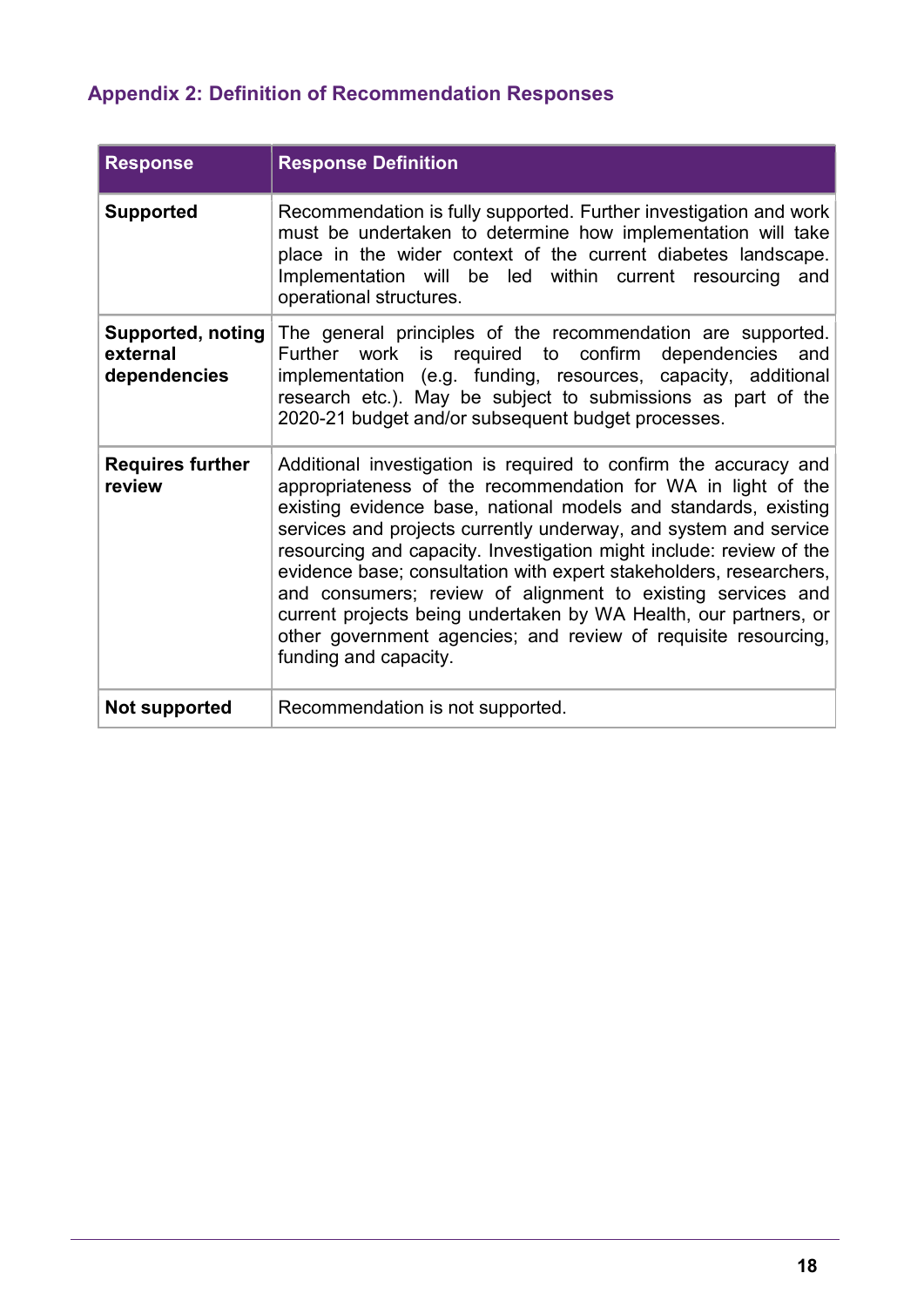# Appendix 3: Summary of Recommendations in Each Theme Category

| Theme Category                                                          | <b>Recommendations</b>                 |
|-------------------------------------------------------------------------|----------------------------------------|
| Providing health protection for community                               | 6, 7, 9, 10, 11, 12, 13, 25, 26, 27    |
| Supporting effective management                                         | 2, 3, 5, 8, 22, 23, 24, 32, 33, 34, 35 |
| Invest in data collection to inform and drive high<br>value health care | 1, 15, 16, 17, 20, 30, 31, 36          |
| Workforce capability and capacity                                       | 4, 14, 18, 19, 21, 28, 29              |